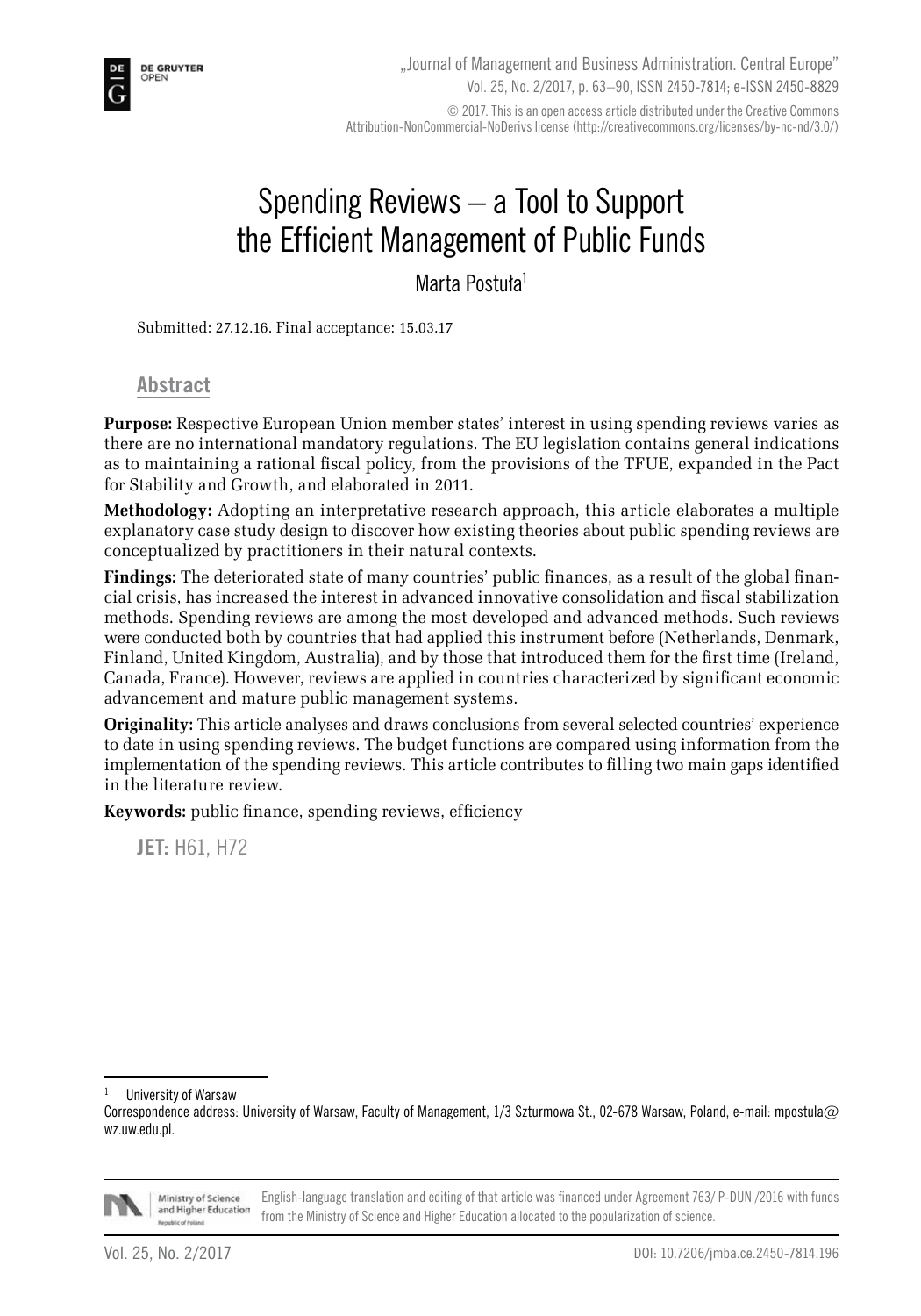## **Introduction**

Before beginning the discussion of spending reviews, it is worth quoting the opinion of the eminent management theoretician, Peter Drucker, according to which the aim of every organization (including the state) is to satisfy the needs of its customers (all citizens, taking into account the interests of respective participants of community life). As such, each organization has two functions: marketing and innovation (Orłowski, 2010, p. 98). The first one consists of identifying and understanding, as best as possible, the customer's needs, and, consequently, in striving to adapt results/ products to those needs, while the other one is about finding ways to produce and deliver those products to the customer in the most economic manner (i.e. for a state, in a manner that is the most cost-efficient for the budget). In the case of state institutions – as noted by P. Drucker – the marketing function is performed outside of market mechanisms, and, therefore, adapting the delivered social goods to the needs requires a proper functioning of democratic mechanisms through which citizens make their choice, while the innovation function may be performed (in the conditions of a natural lack of competition) only by imposing relevant pro-efficiency solutions (which refers, for example, to using a tool such as a task-based budget).

It is possible for those in power to effectively ensure both those functions when combining some categories with the use of an instrument like a spending review.

There exists no single universal method for conducting spending reviews. The literature on the subject has only developed some workflows that can be used in this process. Key factors driving the accuracy and effectiveness of the review procedure and the efficient use of its results have also been indicated. These factors include: proper political commitment, responsibility of the administration, transparent targets and project management, integrating the procedure in budget processes, preparing changes and the ability to implement them, transformation capacity building, as well as building the pro-efficiency culture at all levels of public administration. The success factors indicated are related to general contemporary developmental trends in public sector management, which are inherent in the New Public Management/ Governance (Franek, 2016, p. 38).

Spending reviews require a customized approach taking account of a given country's specificity, which determines the successful achievement of the review objectives.

The point of departure should be a model for strategic public finance management, which, similarly to the mid-term planning, provides for a wide participation of the public in the discussion on preparing a spending review. There are cases where reviews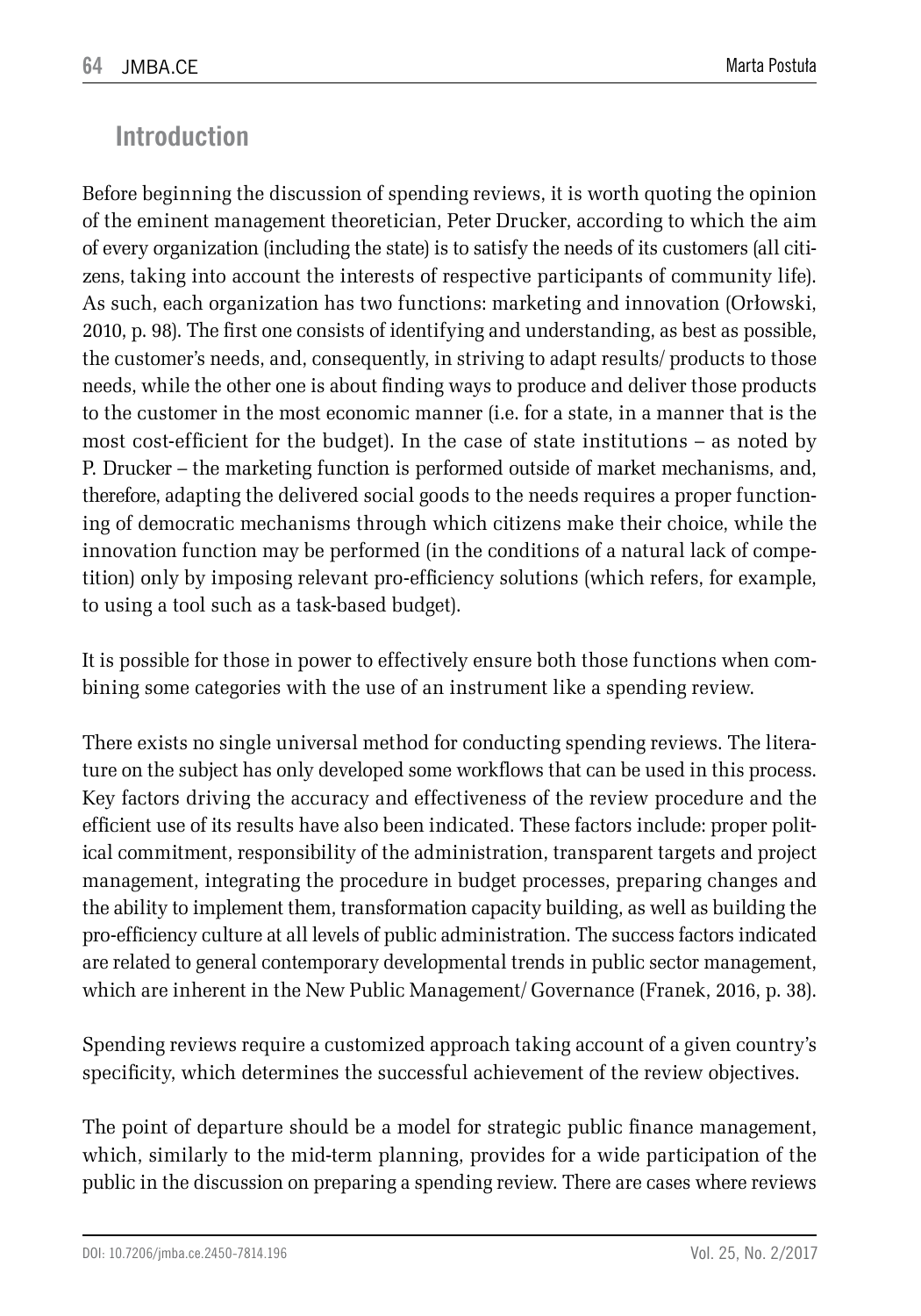are conducted during consultations by civic society's representative organizations, and, following the example of many countries using this instrument, all interested citizens are given the opportunity to directly submit motions. What could be indicated as an example of a broad public debate is the initiatives undertaken in the United Kingdom or in the United States, where, in conjunction with the spending review process, thousands of citizens' ideas for more effective public sector financing solutions are submitted as part of the civic initiatives' collaboration with the process. This feature of spending reviews also has the benefit of legitimising a given government's economic policy.

A major feature of spending reviews is that, rather than looking for opportunities to mechanically cut expenditure (Marczewski, 2012, p. 125), they aim for an evolution of the already existing public funds management tools towards a greater use of strategic and functional spending reviews. We are talking here about a spending review that includes a reference to the targets and metrics at the level of the state's functions/ areas of activity, and is conducted based on in-depth, broad analyses and strategic studies, using *ex ante* evaluation methods and tools (based on the information base and recommendations developed during the *ex post* evaluation of the task-based budget, including, among others, the logic of a task-based budget and of an *ex ante* analysis – SWOT), and as part of a broad debate and social participation when conducting such a diagnosis of the state's spending policy, which is typical of the evaluation culture (Postuła, 2009, p. 86).

During debates, proposals and opinions on shaping the state's spending policy for respective budget tasks are analysed in a much broader context than before with respect to the results of those tasks, as communicated by various circles. Where spending reviews are applied, there is a wide area for social participation in the budgeting process as special initiatives, adequately prepared in "marketing" terms (i.e. ones that encourage participation), are undertaken by the government for the purposes of spending reviews. They can promote the greater direct participation of entrepreneurs/citizens in order to ensure that the channels used to inform respective public funds administrators communicate, to a greater degree, the detailed needs, motions and efficiency initiatives formulated by respective representatives of this circle, contributing more to the decision-making process regarding the adoption of system-wide solutions.

It needs to be pointed out in this context that in countries that apply spending reviews it is customary for respective ministry departments to hold parallel preliminary ("partial") spending reviews (based on social consultations). These then, become an additional information resource to support the process of developing an overall spending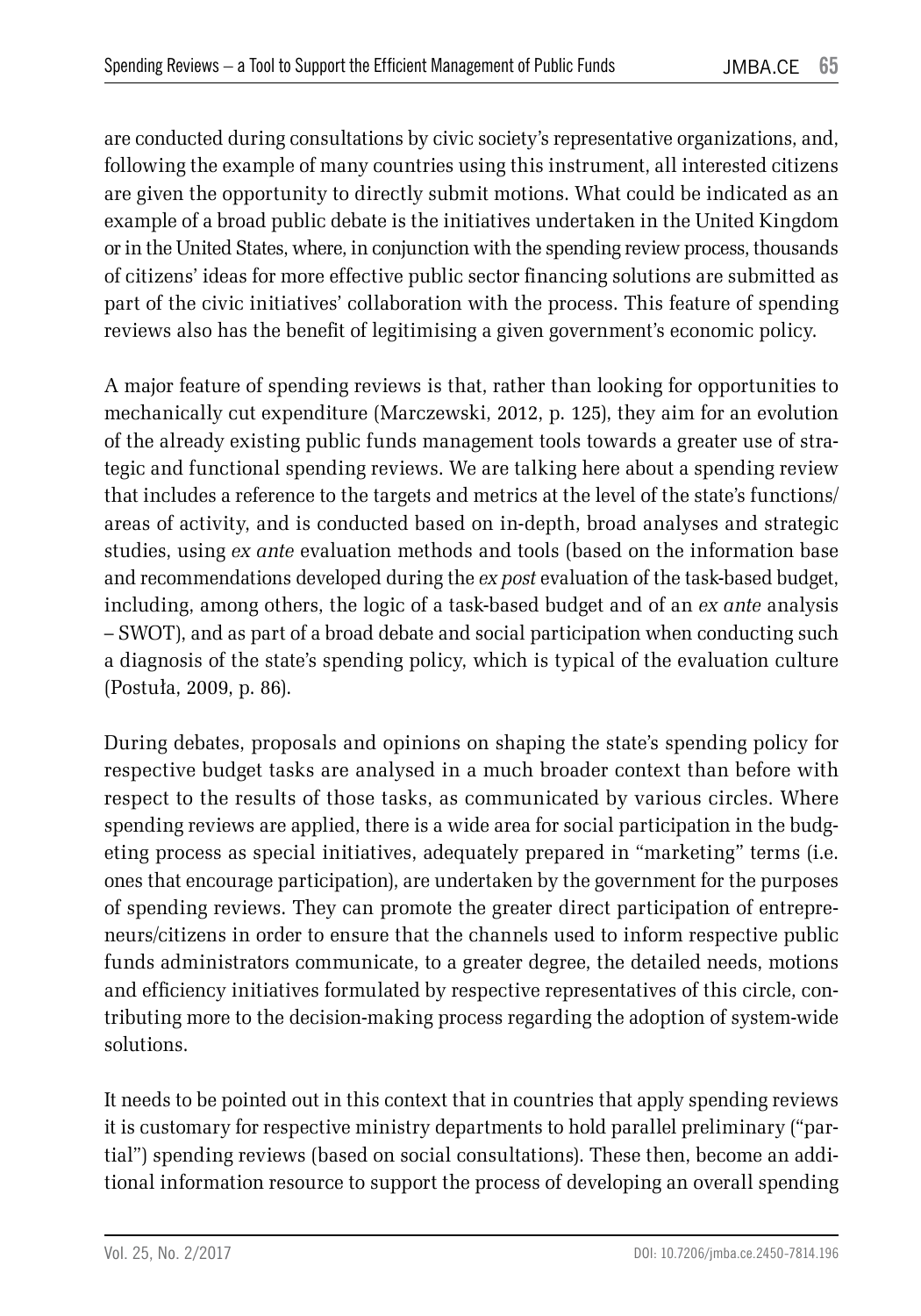review, in the preparation of which a major role is played by the Ministry of Finance and the Chancellery of the Prime Minister.

The final wording of solutions to be adopted in a spending review contains a general reference to: the efficiency scale (at the level of impacts of the outcomes), the amount of funds necessary to achieve the targets (Marczewski, 2012, p. 128) (evaluating the costs of achieving the targets by completing the necessary tasks/programs) and the capacity to finance them (Tomkiewicz, 2013, p. 28).

At the same time, at this stage of shaping the spending review mechanism, social capital is built for the types of reforms being undertaken. Meanwhile, responsibility for the measurable implementation levels and incentive systems has – as a rule, at the level of impact and indirect results – taken a political form. This is not always formalized through accountability to voters, directly to the Parliament (vote of no confidence), the head of the cabinet or collectively, to the government. Rather, such responsibility is sometimes formalized in official documents – contracts between the head of the government or Minister of Finance and those in charge of respective departments responsible for the overall results of the policies pursued (such a system of Public Service Agreement has been in use, until recently, in the United Kingdom). While making no comment on the legitimacy of introducing in Poland a solution such as concluding a special type of management contract between the Prime Minister and respective constitutional ministers, it is worth pointing out that this could have a positive impact on strengthening the responsibility and accountability for public tasks, and represent an incentive for key decision-makers to achieve relevant tasks. At the level of operations, such functions are fulfilled by executive documents that both declare certain efficiency levels and commit public institutions' senior executives to achieve them. In the United Kingdom these are currently the Government's Business Plans, which support the process of developing efficiency levels (by informing it) and guarantee their actual achievement (the plans are adopted for a period synchronized with that to be covered by a given review) (HM Treasury, 2010, p. 9).

At this mid-term level of task-based budgeting, the issue of incentives does not require developing complex methods as the most common outcome of poor execution may be the reduction of funds available for inefficient programs and, ultimately, limiting or closing them. This undermines the ministry's position and the image of those heading it.

Meanwhile, the issue of increasing funds for efficient programs is debatable, at least when the public finance management policy is oriented to limiting the deficit. On the other hand, pay incentive systems at this level of the state financial programming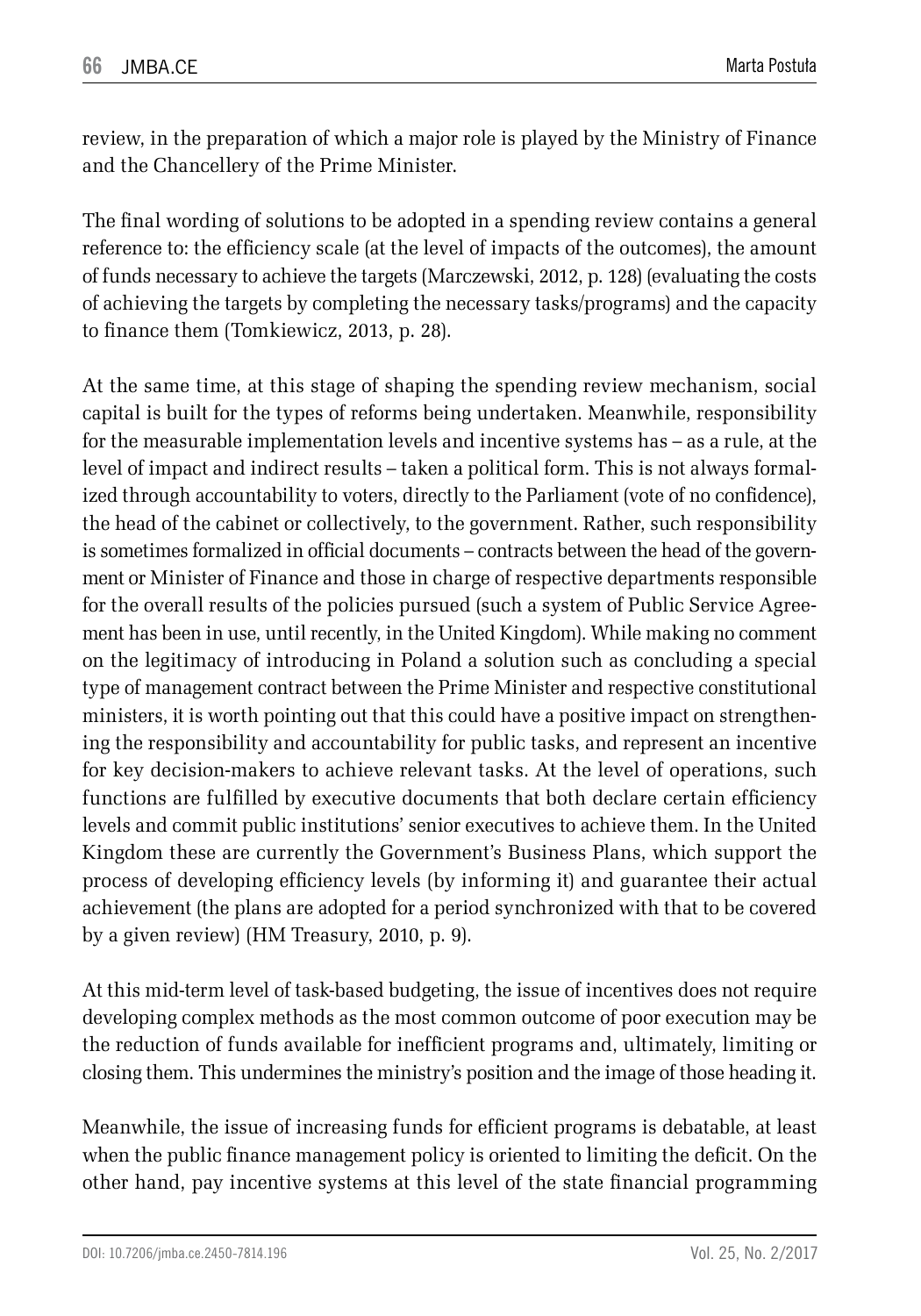should rather be shaped equally for the entire system (e.g. general pay solutions for civil servants or executives of other public finance entities). What is important, though, is that it is already at this stage that major decisions should be made regarding spending rationalization and improving the so called allocative efficiency related to changing the structure of supply of respective public goods. The reasons for this is that the efforts to improve social satisfaction in this way should be verified by investigating the beneficiaries' actual needs and, consequently, their actual interest in the change and its social usefulness, while these needs must be analysed also in at least mid-term perspective. Indeed, there is no guarantee that what is less useful in one budget year (Alińska, 2016, p. 23), and achieved instead of a desirable increase in public goods characterized by higher efficiency of supply, could turn out to be necessary in the present amount in the long run, irrespective of how attractive the proposed change is.

Meanwhile, the strictly technical efficiency of expenditure on a given public good – in both variants, i.e. when maintaining the existing level of supply or when increasing it – may be improved first at the stage of programming the budget execution, in an annual perspective, when respective institutions prepare task-based financial plans. It should be pointed out, though, that the possibility of providing a larger supply of a certain public good while keeping the same expenditure, which would follow from the increased technical efficiency, should always involve diagnosing the usability of such a surplus. Depending on the results of such an analysis, funds could potentially be re-allocated to other public measures, where the assumed efficiency levels are not achieved.

Initiatives to create a benefit in the form of an additional unit of a given public good should be preceded by an estimate analysis (simulation) of the costs of generating this unit (financial costs in the form of the usefulness of public goods). Also when taking into account alternative costs – lost public goods that were reduced for that reason (funds re-allocation) – the Program Budgeting Marginal Analysis (PBMA) should be applied. This method is especially applicable to foreign task-based budgets, e.g. in the area of healthcare policy.

When periodical spending reviews are introduced in the public funds management system, making detailed decisions as part of this process should give rise to consequences both for mid-term planning and for every year budget planning.

At this stage, which is subordinate in nature ("operationalizing" strategic conclusions of spending reviews), there is a need for a more detailed simulation of the overall coherence of the task-based budget structure. This is the intervention logic for a task-based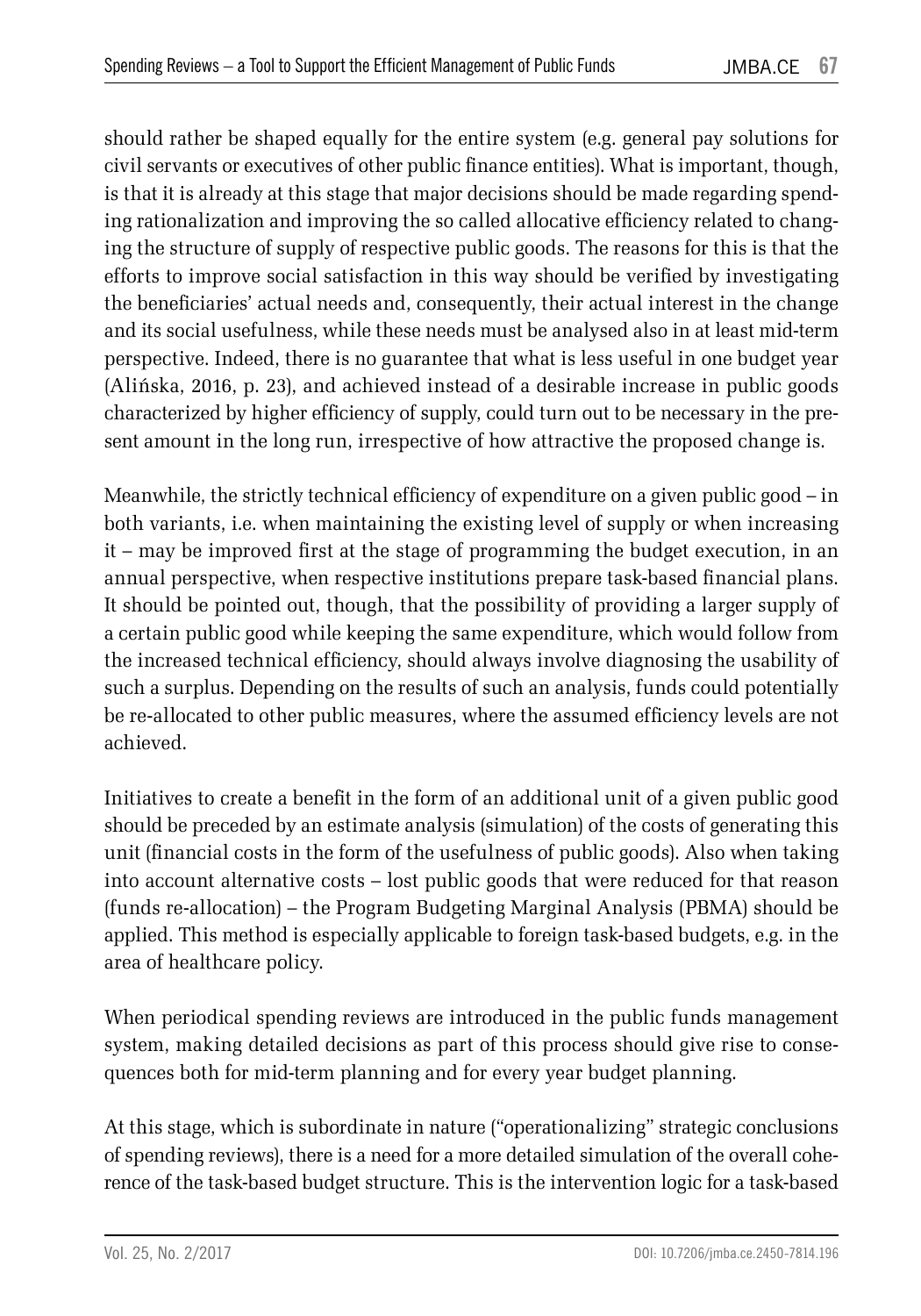budget: checking the accuracy of the state's supreme strategic targets being set (along with their results in the form of impacts), while tentatively comparing them to targets at lower aggregation levels as concerns the capacity for obtaining results and products (in the context of resources and tools necessary to achieve the targets set).

## **Reasons for the interest in spending reviews**

The deteriorated state of many countries' public finance as a result of the global financial crisis has increased the interest in advanced innovative consolidation and fiscal stabilization methods. Spending reviews are among the most developed and advanced methods. Such reviews were conducted both by countries that had applied this instrument before (Netherlands, Denmark, Finland, United Kingdom, Australia), and by those that introduced them for the first time (Ireland, Canada, France) (Robinson, 2013, p. 10–11). However, reviews are applied in countries characterized by significant economic advancement and mature public management systems.

Respective European Union member states' interest in using spending reviews varies as there are no international mandatory regulations. The EU legislation contains general indications on how to maintai a rational fiscal policy, from the provisions of the TFUE, expanded in the Pact for Stability and Growth, and elaborated in 2011 in the directive on requirements for euro area countries' budgets (Council Directive 2011/85/EU). It indicates the targets and methods of maintaining stabilized public finance. However, there is no uniform good practice that ensures the desired level of public spending and an effective fiscal consolidation on the spending side.

ECOFIN of 5 March 2013 (Council of the EU, 2013, p. 11), setting a goal of improving public finance through interstate dialogue and mutual exchange of experience, called upon the Economic Policy Committee and the European Commission to review budgetary procedures and practices leading to greater spending efficiency and to the public sector's greater sustainability. The Council recommended using methods such as: spending reviews, task-based budget and *top-down* budgeting.

The government each year earmarks funds selected for so called high priority programmes, which are of the greatest benefit to society. Economists call this "allocative efficiency". Spending on the high priority programmes is very important from the perspective of their adequate and effective implementation. The intended outcome of pursuing those programmes is, for example, to present a solution to a very serious problem or obtaining results that are of high value to citizens. Conversely, the effecti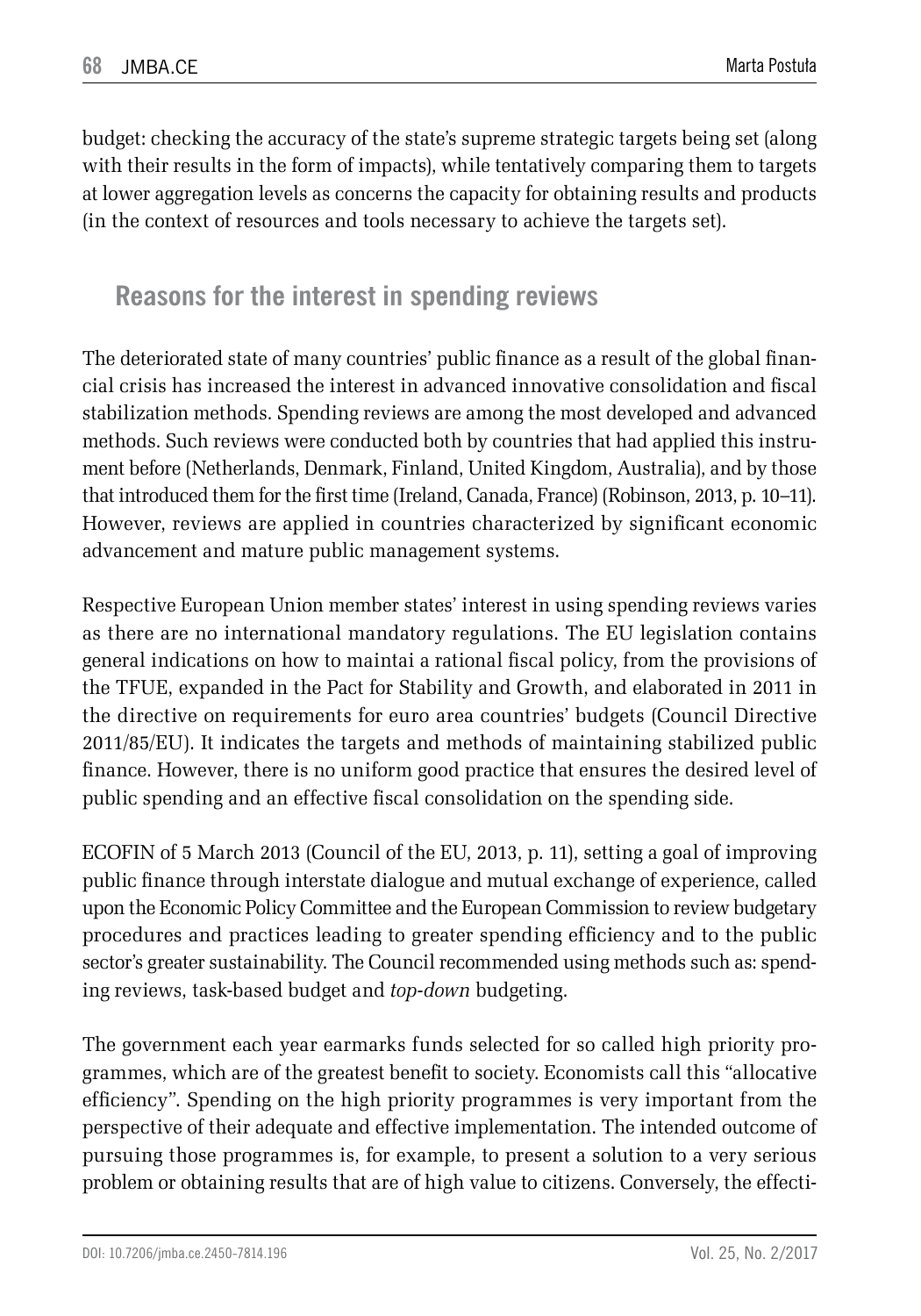veness means that the implementation of respective programmes brings the intended results. At the subsequent stage of on-going changes, spending on high priority programmes improves so much that decision makers have reliable information on the significance and efficiency of the funds spent and they use the presented performance information when making budgetary decisions (e.g. which programmes should be financed in the upcoming year). Moreover, such information mobilises ministries to improve the effectiveness of the programmes they pursue. In such cases – if ministries can see that the Ministry of Finance and other budgetary process decision-makers have a budget based on right decisions and good performance information – they start to analyse their own programmes and take their effective implementation into account. At the same time, when making further budgetary decisions, they will feel a greater pressure on improving the effectiveness of programme implementation to protect their budgetary funds. The availability and use of performance information may also help ensure that the budget drafted is efficiently implemented. Efficiency means that services are provided at the lowest costs, and meet the adequate quality standard. This budgeting method promotes efficiency when budgetary process decision-makers strive for the level of programme financing to translate into cost-efficient service provision, while maintaining the level and quality of services provided to society.

It is a common problem that preparing a draft budget focuses mainly on considering new spending proposals, without a review of the expenditure already in place. This is illustrated by the inertia of original outlays and further spending of budgetary funds on programmes that are ineffective or have a low priority. Some systematic countries (United Kingdom, The Netherlands) rigorously analyse new expenditure proposals presented during the budgetary process. It needs to be emphasized here that often such a "rigorous" review does not serve only to consolidate the status quo, while restricting the analysis of the capacity to finance new initiatives and strategic plans that require allocative re-orientation, but, instead, it constructively creates new fiscal space. The way it happens is that inefficient governmental programmes can be replaced with new, forward-looking and innovative initiatives (programmes), which, in light of the *ex ante* evaluation experience to date, hold the promise of providing the best public value at the optimum cost. These alsosupport the implementation of the state's strategic projects that are ambitious, modern and pro-growth (Marcel, http, p. 12). Shick even writes that the intensity with which funds are moved by given administrators between tasks or programmes they pursue is a sort of "budgetary radar", indicating the level of inefficiency of public spending. The reason is that those movements occur outside a systemic, methodical spending control and review organized centrally and on a top-down basis, for example, as part of spending reviews (Shick, http, p. 46).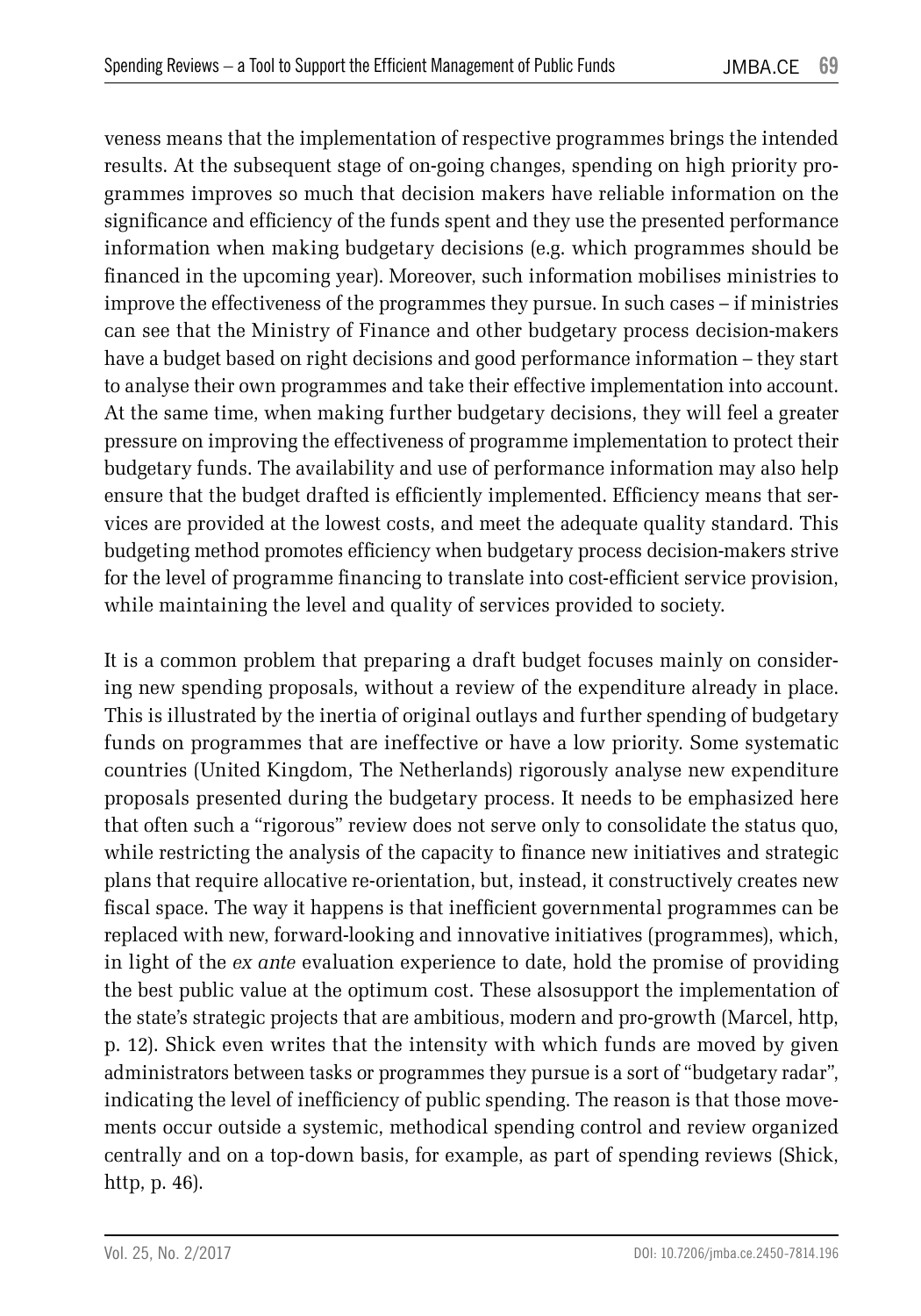Decision-makers who take part in the budgetary process create a number of problems in aiming to properly channel spending and use the above discussed efficiency and effectiveness. These problems often have many sources, including political factors and expenditure rigidity in annual budgets. Lack of data in this respect is the major part of the problem, as decision-makers usually have a limited access to information on the effectiveness and efficiency of public spending presented in the budget. Moreover, there is little awareness of the fact that some ministerial programmes (implemented on a year to year basis) do not bring the expected results, and yet they are still pursued. Consequently, there is little knowledge and no ideas on how to move or reduce funds for implementing such programmes while minimizing the unfavourable impact on the scale and quality of services provided. It also happens that in many areas of governance, there is limited information on the tasks that are effectively implemented. The solution to this problem is the task-based budget, mostly one involving a presentation of performance information.

Reviewing budgeting efficiency is of similar importance. Efficiency indicators – such as unitary costs or labour efficiency factors – are necessary, but not sufficient as a metric to assess the effectiveness of government programmes and processes. Efficiency indicators may be perceived as a question about the effectiveness and efficiency rather than an answer to these questions. Basically one can only answer those questions using a thorough analysis, especially one assessing the efficiency of the programme being undertaken. The conclusion is that good information about the effectiveness and efficiency of expenditure is of key importance for good budgeting. Budget assessment and outcomes are aimed to organize and systematize information on its performance. The assessment – as a specific form of performance information – is of special importance for the efficiency of the governmental budget as a whole.

Other countries' experience shows an actual relationship between the assessment and task-based budgeting when looking at the major efforts involved in conducting those two processes. The assessment is basically indispensable in a task-based budget. Taskbased budgeting and public expenditure process assessment have been used by public administration for nearly 50 years now. The budgetary process and assessment are strictly related to a task-based budget. It can be concluded that task-based budgets and assessments became intertwined right from the start.

There were earlier forms of task-based budgeting in the late 1960s in the United States (Planning Programming Budgeting Systems – PPBS), which turned out to be a true beginning of the task-based budgeting on a global arena. In the following decade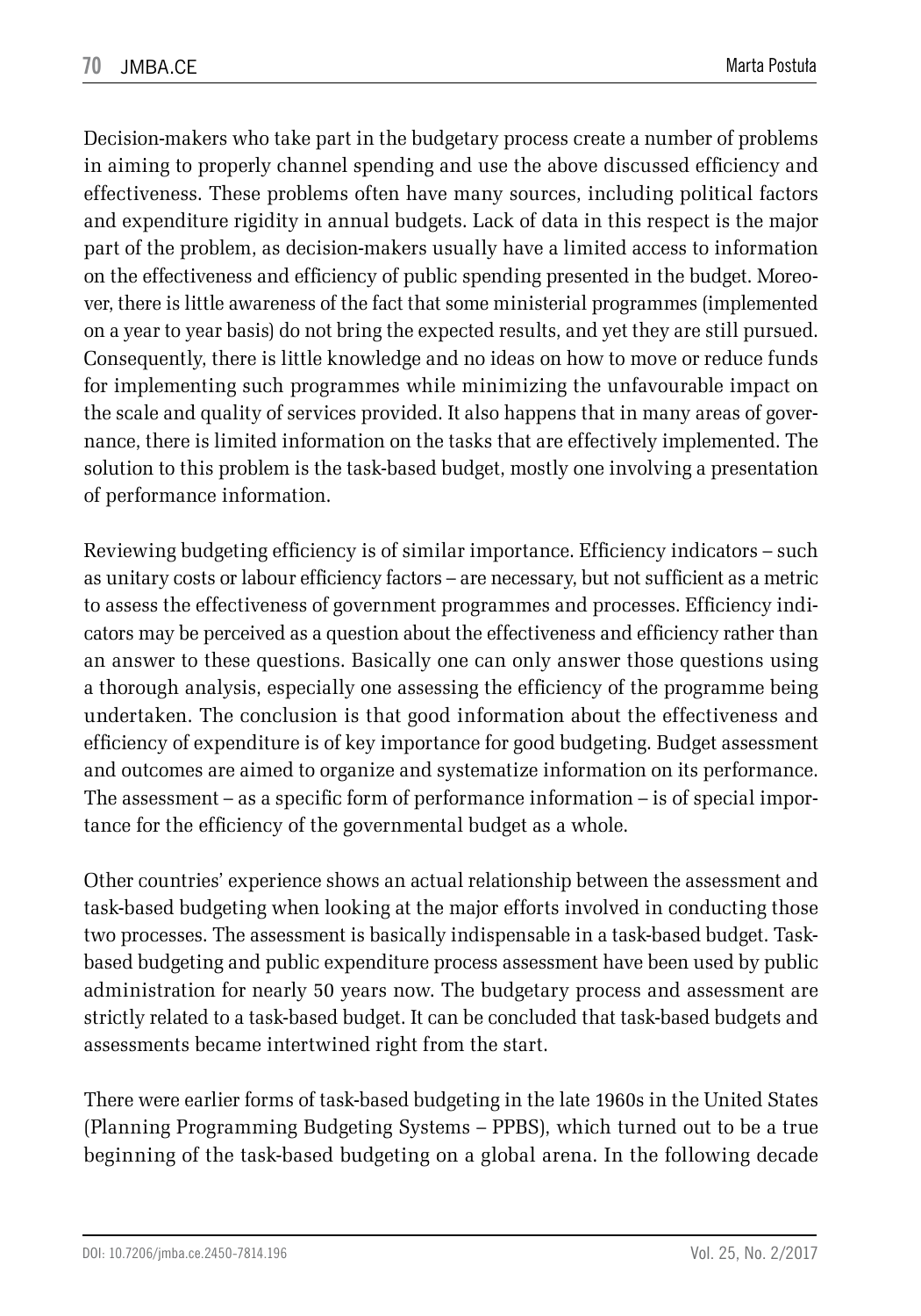governments all over the world, following the US example, were implementing a budgeting system based on a broadly defined PPBS model, which, from the very beginning, strongly highlighted the role of assessment and resulted in developing the first generation of government assessment systems on the global arena.

A similar approach to those issues was adopted in other countries, which introduced such a budgeting system after the United States. North America was the leader in introducing new tools in the public sector as Canada was the second country to use task-based budgeting programme (also called PPBS) from 1966. Shortly afterwards, in 1969/1970, the first steps were taken there towards establishing a formal system for assessing public tasks' efficiency, where the programme assessment was to be the main source of evidence of the public programme effectiveness in the context of making decisions on priorities and expenditure. Another country that went for this form of budgeting was France, which adopted a budgeting programme called *La rationalisation des choix budgétaires* in 1968.

The main impact of the PPBS model was evident in the 1960s and 1970s in the budget planning process, and in the models introduced later, for example in Australia, in the second half of the 1980s. Like its earlier equivalents, e.g. the Australian budgeting programme, it was also integrated with the first nationwide review of central government. Developed gradually from 1987, the system required from ministries a systematic assessment of all the existing spending programmes. Moreover, it stipulated that all new budget spending proposals have to include targets and effectiveness indicators, as well as the proposed rules of assessing them.





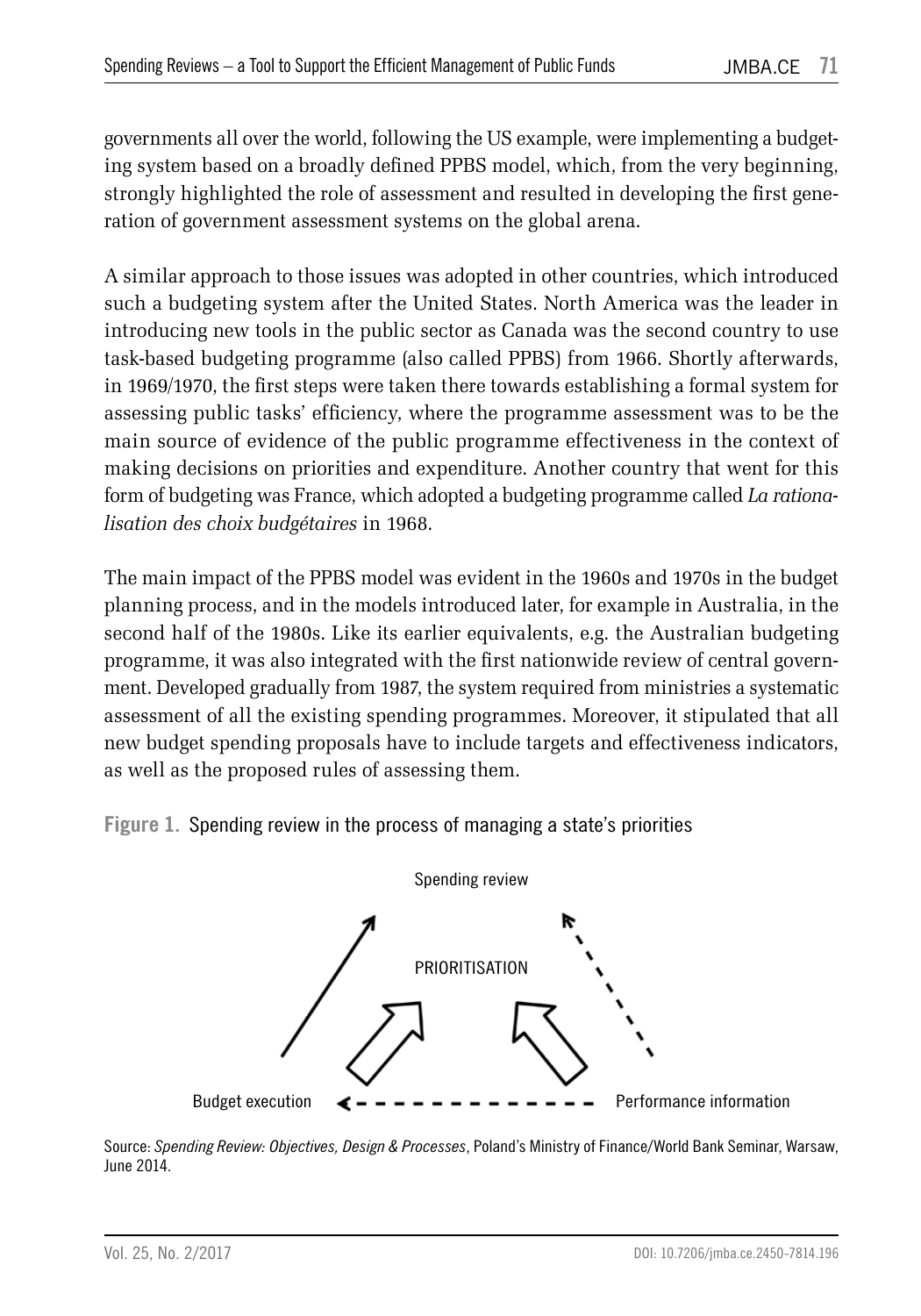The mechanism of economic policy surveillance and coordination, introduced from 2011, referred to as the European Semester, provides for giving recommendations to EU member states on programmes presented by these states for budgetary, macroeconomic and structural reforms. In 2013 as many as 80% of recommendations involved improving public spending efficiency. In recommendations for Spain, Italy, France and Slovenia the concept of the spending review was expressly used, without specifying its scope. Recommendations for other countries related to the specific priorities of spending reviews, including an improved efficiency. The recommendations are specific to every EU country. The potential implementation of the recommendations by means of a spending review requires adapting its scope accordingly.

#### **Nature of spending reviews**

A spending review is one of the major instruments used to evaluate public policies. A category broader than spending review is the above-mentioned concept of public policy evaluation, defined as an analysis of the impact that public interventions have on the condition of the economy and society. Meanwhile, the term "spending review" is used with respect to an extended, in-depth analysis of public expenditure in place in a given country, at a level referred to as baseline, or compliant with the current legislation and with the policy adopted. The main objective of the analytical process conducted in this way is to improve efficiency and make cost savings, among other things, by cutting expenditure on tasks considered to be not justified by the needs (low priority), superfluous or cost inefficient. The key review element is the analysis of the results of alternative levels and areas of funding, i.e. of an alternative spending structure compared to the baseline situation. As a result of the spending review, it's possible to adjust and re-allocate funds earmarked for public intervention. Another expected outcome may be a rational, from the point of view of the final economic and social consequences, spending reduction as part of the desirable fiscal consolidation, or pursuing new priorities in fiscal policy by increasing expenditure or reducing taxes.

The concept of a spending review involves both the financial and material aspects of the state intervention, plus the desired change in the expenditure. The concept is actually close to a review and evaluation of the public policies in place.

The concept of a spending review has been part of fiscal policy instruments since at least 1980. According to OECD experts, however, there is no single definition of a spending review, although there exists a general framework for conducting it (OECD, 2011, p. 2). Indeed, countries that perform spending reviews have different institutional orders, executive procedures and general context of the fiscal policy.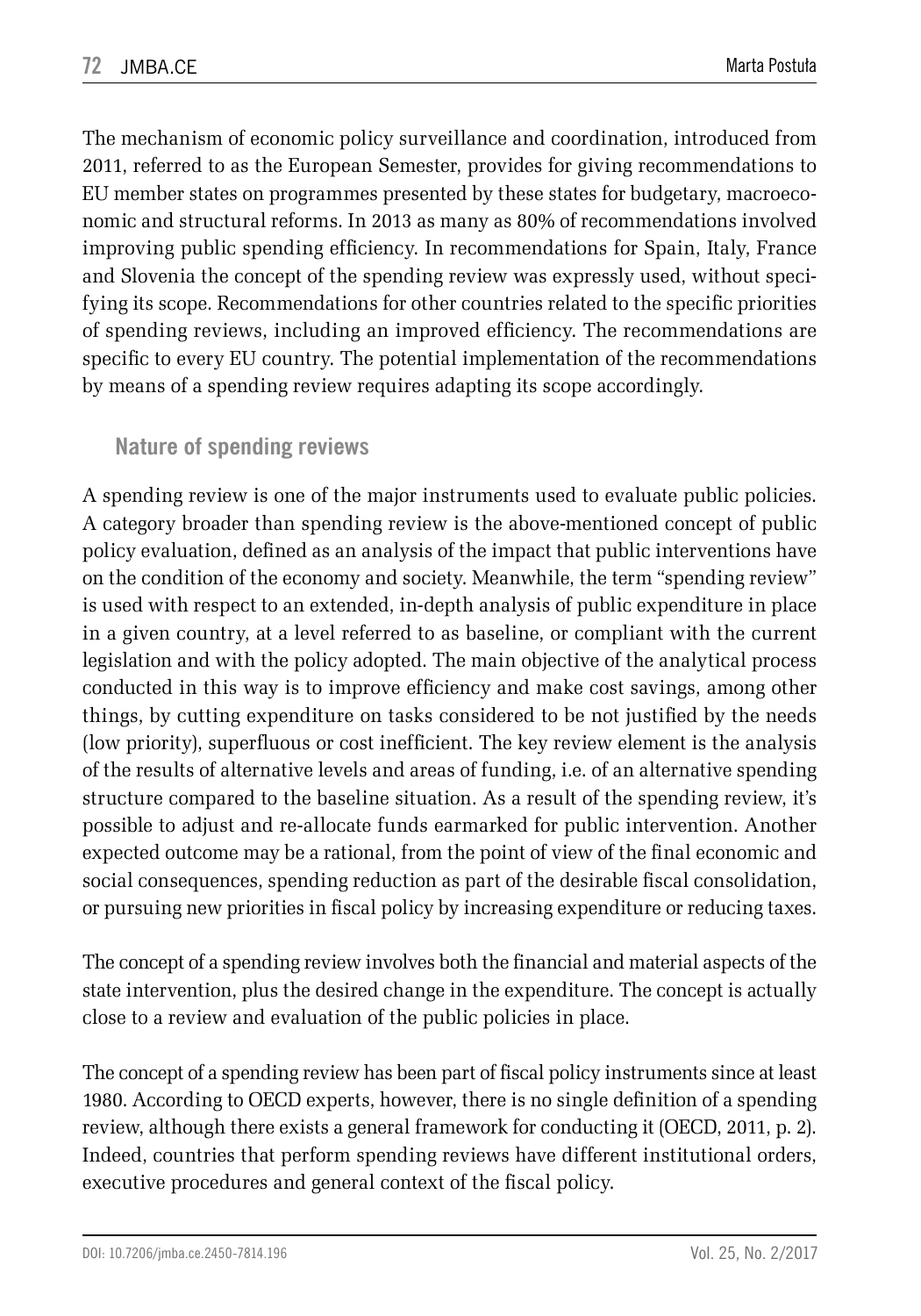The sequence and content of respective review stages is similar there. Following the decision to conduct a review, at which stage the general expected quantity and quality targets are identified, comes the phase of defining the framework and scope of the analysis. The next stage involves planning: quantity and quality parameters of the analysis, areas of expenditure subject to the review, detailed targets, assessment and allocation of relevant resources and setting the time schedule. The following stage consisting in conducting assessments and analyses of previously identified areas of expenditure lies at the core of the entire process.

The baseline spending plan for a given area of public intervention broken down into respective items is confronted with alternative scenarios (this involves the amounts of expenditure, cost savings, viability assessment – ways to implement them), whilst taking account of potential reforms. This stage should conclude with the selection of changes that will be ultimately implemented. The next stage is implementing the reform, changes in the legislation, procedures and organization. An additional review phase, distinguished by European Commission experts, involves managing, coordinating and evaluating the process as a whole, though it should be pointed out that it overlaps with the stage of review execution and implementation. The key review stage consisting in projecting and selecting alternative spending solutions compared to the baseline scenario, requires the involvement of the Ministry of Finance, other ministries and public entities that pursue specific expenditure, and that of external experts. Participants of this stage must have the greatest possible knowledge and experience in the area under review, especially as concerns legal, institutional, customary, social and political circumstances.

## **Types of spending reviews used in selected countries**

The analysis of the factors making it necessary to use a customised approach for an optimal achievement of the spending review targets should start from presenting two examples of how spending reviews are applied in EU countries.

The principal factor determining the diverse situation in respective countries is the size of the core baseline level of public spending for a specific type of public intervention. The baseline expenditure level is strictly dependent on economic, social and demographic parameters that are typical of a given country. The size of public spending has been increasing with social and economic progress, a phenomenon which was already described at the turn of 19<sup>th</sup> and 20<sup>th</sup> century by German economist Adolph Wagner. The attempts to confirm this phenomenon empirically became the object of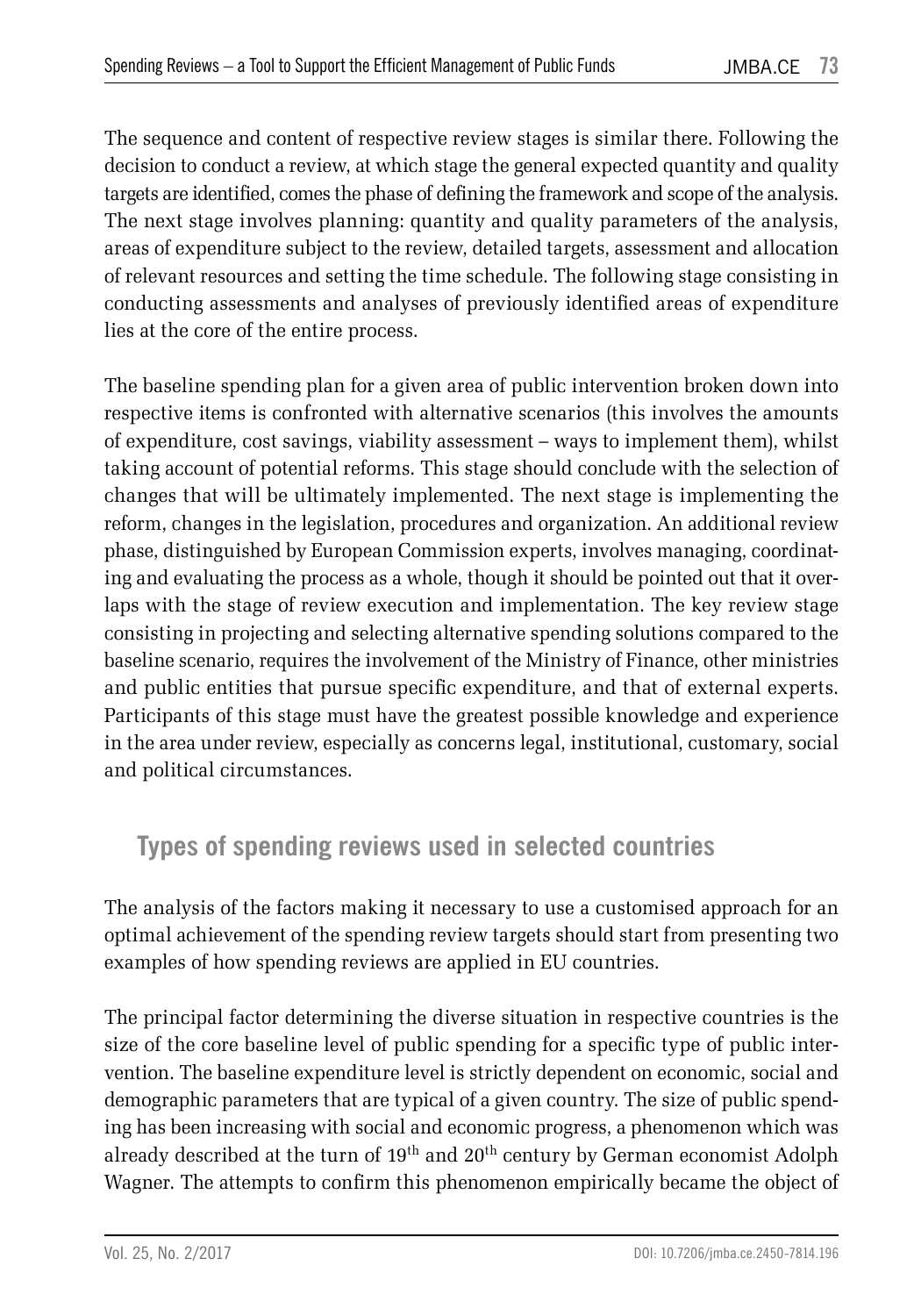many quantitative analyses, which have continued until our time. Apart from the differences between various countries when it comes to the size of public spending measured in relation to GDP, especially when it comes to its nominal size, there are also variancies in the structure of public spending. In 2015, total general government expenditure as a share of GDP in European Union countries was 54,8% in Denmark and 40,7% in Bulgaria, while the average level for EU-27 was 47,3%, or close to half of GDP. A lower share of GDP was typical for countries with lower GDP *per capita*. There were also exceptions, related, to a certain extent, to the shape of the fiscal policy undertaken in the last decade.

The analysis of the spending structure by function, COFOG (Classification of the Functions of Government) leads to the conclusion that the structure of this spending oscillates around the UE-27 average, however there is a noticeable regional diversification for respective spending groups. The greater size of some expenditure groups also contributes to the general level of spending. social security spending has a major impact, which is related to the demographic situation and the social security systems in place in a given country. The greatest diversification of the share of GDP within respective expenditure groups can be found in social security, followed by health and education, then – general government activity. For the latter category (including the costs of debt), one should bear in mind the unique position of this expenditure for two countries, Greece and Cyprus, whose public finance has been subjected to special correction procedures since 2009.

The actual diversification of the level of spending by central and local government institutions in European Union countries is illustrated by the per capita data, taking account of the purchasing power (Purchasing Power Standard – PPS) compared to the EU average. This example best reflects the comparison of the actual public per capita expenditure in respective countries.

Caution should be exercised when comparing the aggregated levels of public expenditure (or main expenditure groups, for example as per COFOG) in various countries, especially if one leaves out quality indicators (DG ECFIN, 2014, p. 8). The level of funding for respective expenditure groups and the overall level of public spending in respective countries is diverse. This diversification of the level and structure of expenditure, as well as that of the outcomes achieved, stems from historical reasons, local circumstances, political preferences andlevel of economic development. However, even in countries with similar economic potential there are differences in the level and structure of public expenditure. Consequently, an autonomous rather than universal approach needs to be adopted.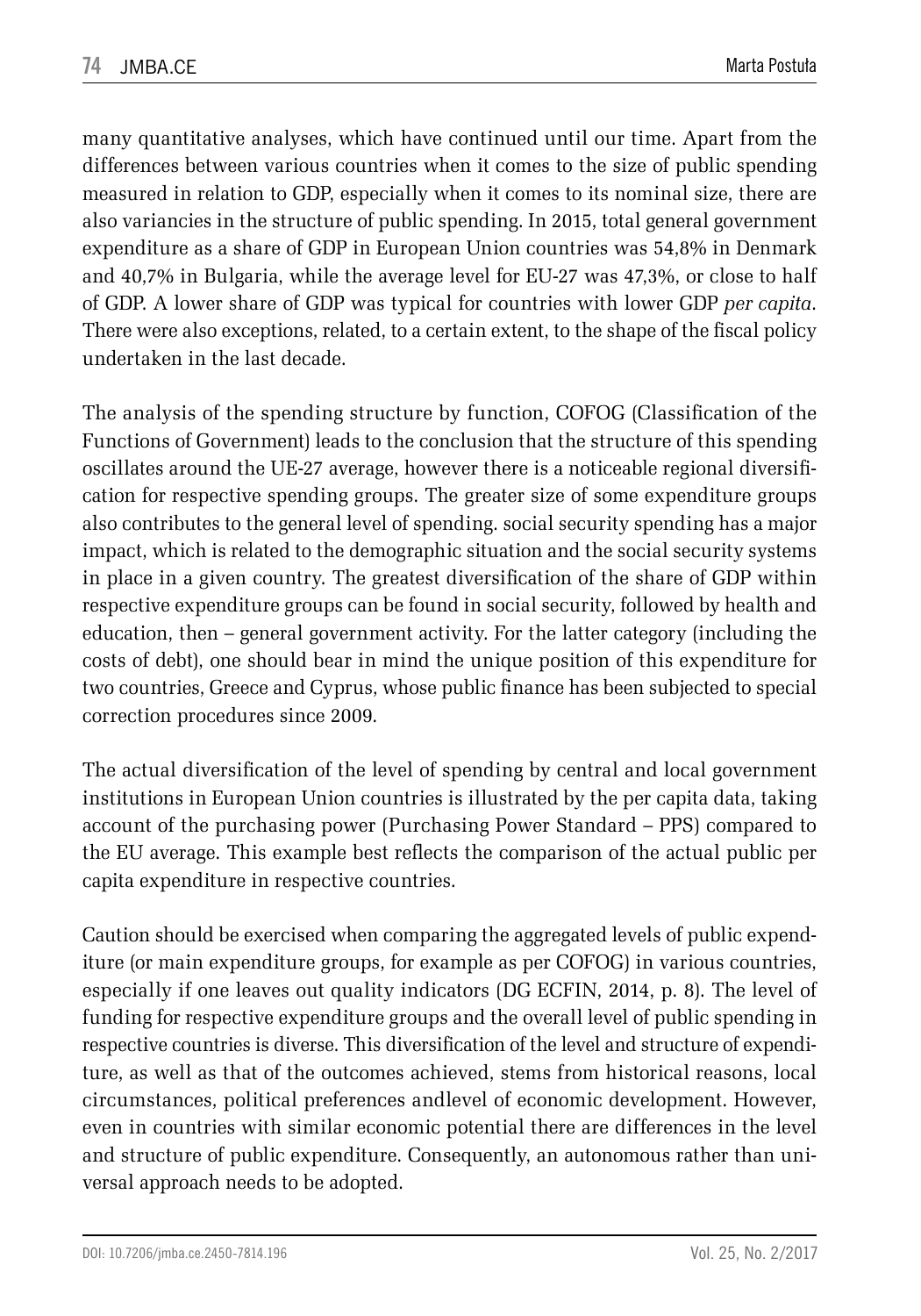Another factor that determines the customization of the approach to a spending review is the scope of the review. The scope of a review may be comprehensive or limited to selected expenditure groups or just one group. According to the OECD (Robinson, 2013, p. 15) it is virtually impossible to conduct a complete review of all public spending, hence comprehensive reviews are defined as reviews that are broader, often horizontal and open-ended in nature. Conducting an in-depth analysis of a specific area of public intervention across the entire public expenditure sector as part of a budgetary cycle may be beyond the capability of the resources available (administrative, analytical, financial). The scope of limited reviews is strictly defined *ex ante*. The selected areas of a spending review may be determined in terms of its objects, i.e. related to programmes or processes carried out from public funds, or in terms of their subjects, i.e. related to specific ministries, agencies and other branches of the public sector. The type of review (comprehensive, selective) and area of review (programmes, processes, subjects) is determined by an autonomous decision of a given country's fiscal authorities, with the decision related to a great extent to the institutional system and procedures in place.

The choice of expenditure groups subject to a review and its time schedule depends on a given country's internal circumstances. Most often, this choice also depends on the agenda of the political grouping in power, and on the selected public intervention priority areas, which possibly translate into increasing or decreasing public spending in a given field. The scope of review may also stem from the provisions of the coalition agreement between several parties that share power.

Spending reviews also include examining the incidence of tax reliefs and preferences in the public sector, referred to in the literature as "tax expenditure". Respective countries' fiscal systems, apart from the diversified expenditure level and structure, are also characterized by diverse tax reliefs or preferences that are reflected, among others, in the level and scope of the decreased rate of sales tax. Tax reliefs and preferences may have a major impact on business entities and social behaviours. Their direct financial consequences are positive for taxpayers, but they limit public revenues. In many cases, they represent a potentially less politically painful alternative to new public expenditure. However, financial consequences of tax reliefs for public sector revenues, unlike those of expenditure, are complicated to analyse. A comprehensive estimation of the total costs of this alternative to expenditure is difficult and less precise than for the amount of expenditure planned and executed. An estimation of the size and efficiency of tax reliefs and preferences is an important part of reviews. Developing alternative scenarios for taxes, apart from the ones for expenditures, is an effective way to achieve the objectives of a spending review.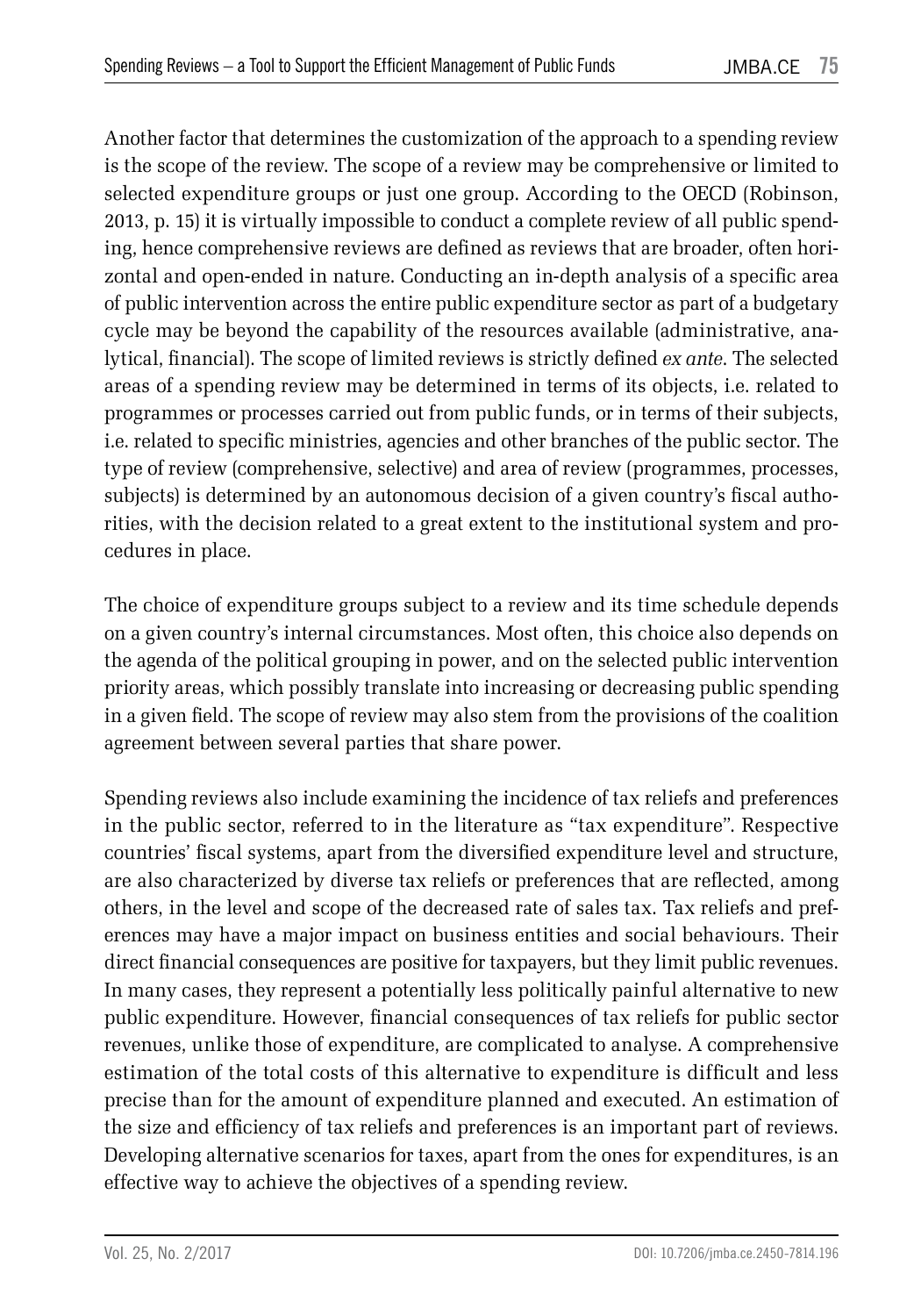In line with the methodological proposal of the European Commission's experts, spending reviews are conducted on two levels: strategic and tactical (DG ECFIN, 2014, p. 11). What is examined in the strategic area are objectives and the importance of financing specific directions of public interventions, the size and accuracy of the commitment by public authorities and the administration level or public entity that is carrying out a given task. At the tactical level, expenditure assigned to a given purpose, its efficiency and optimum relation between expenditure level and outcome are analysed. Broader spending reviews (including comprehensive ones) relate to the strategic level, but they may be extended to include the tactical one. Strictly tactical reviews are also conducted. The scope of reviews results from a given country's public authorities' preferences, capabilities and needs. However, both at the strategic and tactical level, the fundamental area of spending reviews is the pursued directions of public interventions, size of finance assigned for them and the outcomes achieved rather than general spending regulations, planning and execution procedure. The level of detail and the concrete nature of reviews require a customized approach in every country that uses this method.

Another element of selection involves the anticipated objective of the review, which may be a specific amount of savings, improved efficiency and effectiveness of task execution or other quality targets, e.g. greater satisfaction of public services recipients. Though a spending review may not be equated with an automatic expenditure cut the ultimate objective may still be to quantitatively limit financing from public funds. As to the very essence, a review requires a much more developed procedure than cutting the expenditure. It should be mentioned here that even a simple operation of decreasing planned expenditure is conducted, in each country, taking account of local priorities and tasks exempted from this operation. The spending review process is even more complicated and "localized". The superiority of a review over expenditure-cutting stems from the ability to give a flexible, preferential treatment to public spending that has an impact on economic growth. Both economic growth drivers and pro-growth effects of respective types of public spending are diverse in different national economies. This is why a correctly conducted, in-depth and customized review is superior to mechanical expenditure cuts.

Whether or not the desired spending review targets are adhered to strictly, depends on setting them in a correct and consistent fashion. Qualitative and efficiency targets may conflict with quantitative targets involving a reduction of spending. To reduce discrepancies one needs to be prudent when formulating, selecting and, potentially, prioritizing objectives. Overcomplicating the procedures may increase the risk and the ultimate total costs of public intervention.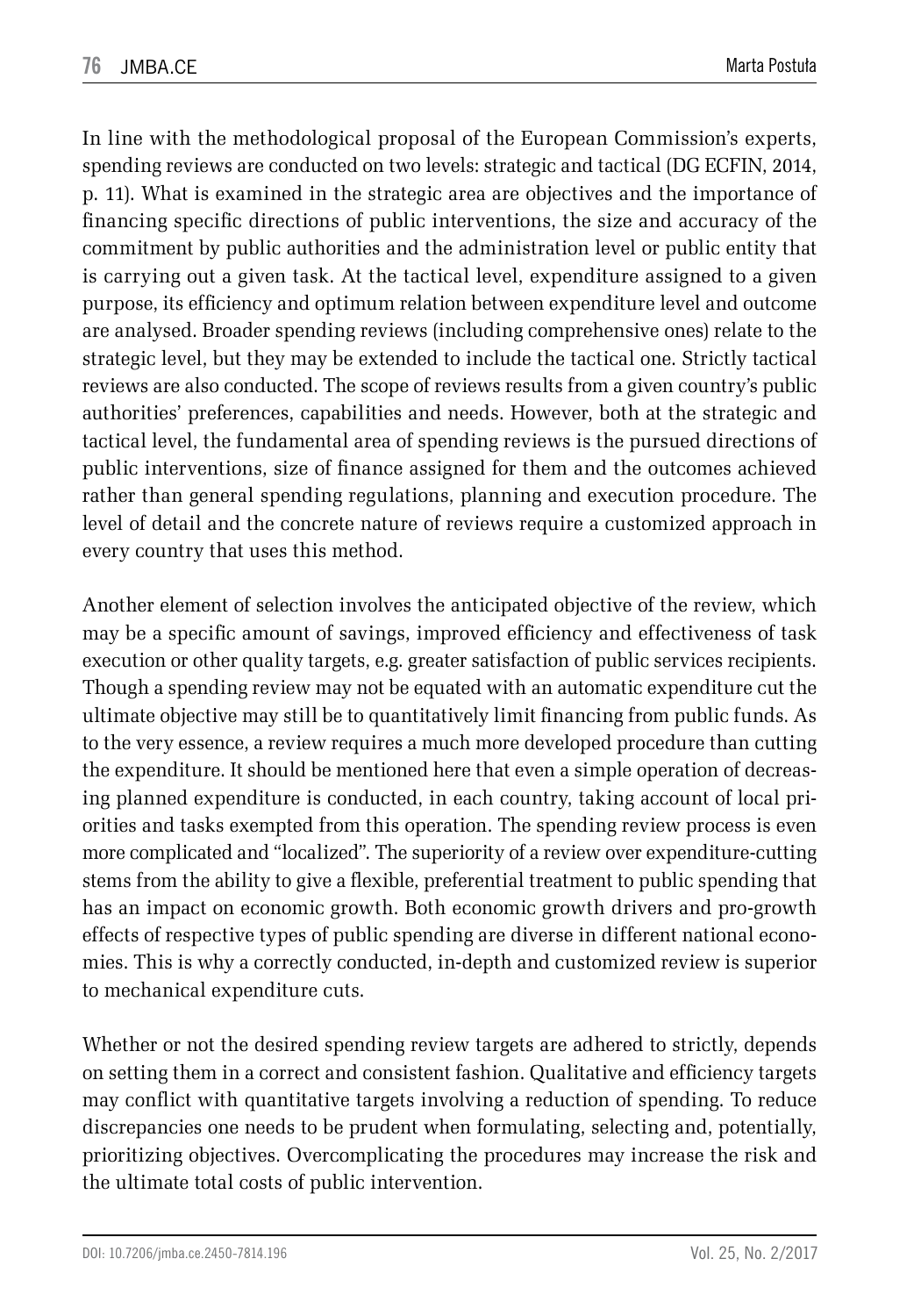Spending reviews, due to their scope and depth of analysis, cannot be applied under extraordinary circumstances and where a very urgent fiscal consolidation/ expenditure reduction is necessary. If fiscal targets are to be achieved particularly fast, the usefulness and usability of a spending review is limited.

Spending reviews represent a relatively uncommon but quite effective public governance instrument. The examples of its application in Germany, Ireland, the Netherlands and Australia, synthetically discussed below, point to the differences in the adopted scope of reviews. Experience of some OECD and European Union countries have helped develop a coherent procedure. The desired review format is determined by national and local social and economic circumstances, most of all those involving the size and structure of public spending. Another source of variance is the different consolidation needs and the level of fiscal stability in respective countries. Despite the general review methodology being similar, specific quantitative and qualitative targets as well as the scope and depth of spending reviews should be formulated differently.

In the next part of the article the experience of reviewing the expenditure of three European countries will be presented: Germany, the Netherlands and Ireland. The fiscal situation is shown in Figures 1 and 2.



**Figure 1.** General government deficit/surplus % of GDP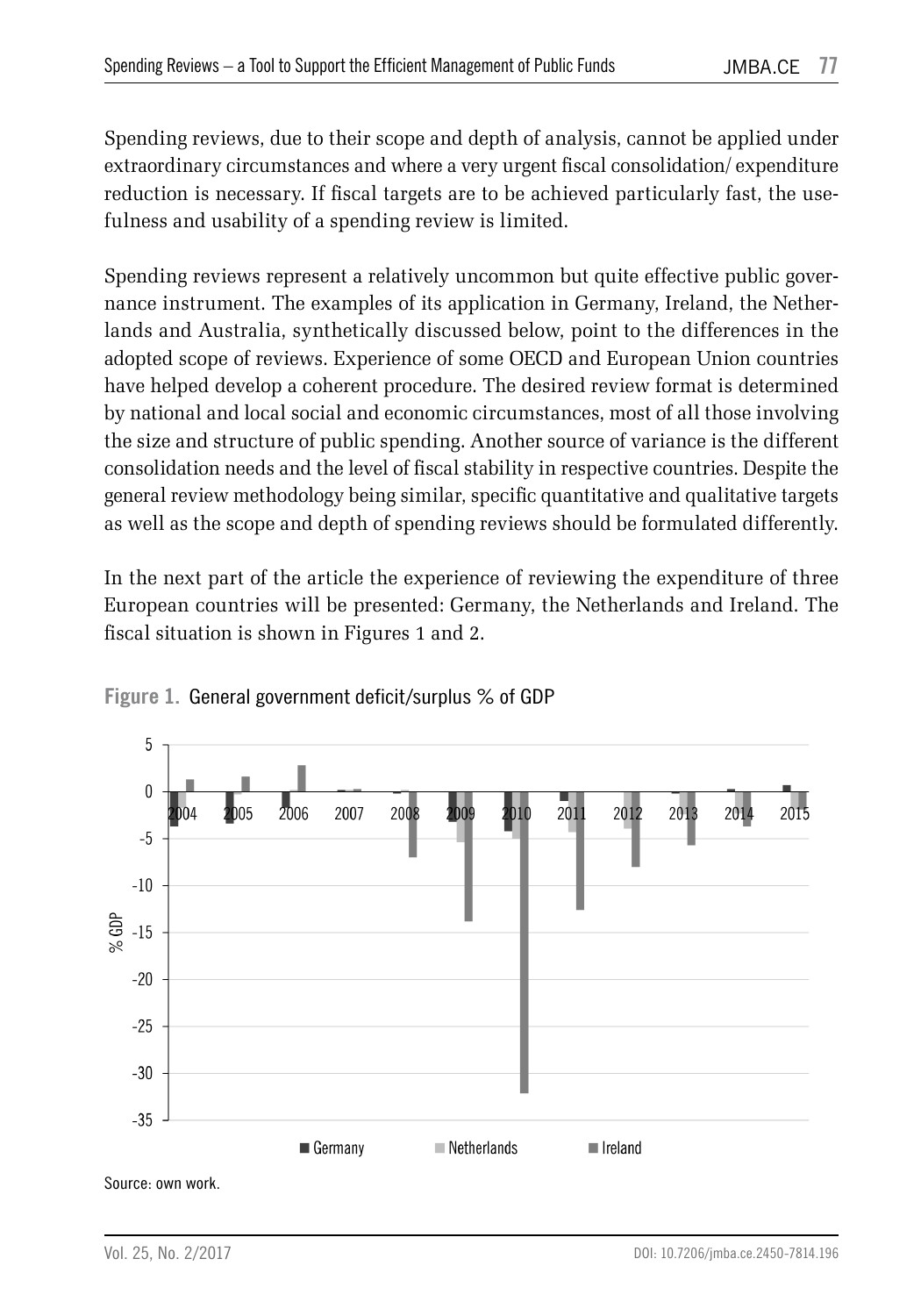

**Figure 2.** General government gross debt % of GDP

Source: own work.

## **Efficiency assessment of the spending reviews used**

### **Spending reviews in Germany**

The public finance management system in Germany has been regularly transformed and is well developed. Procedural solutions have followed the need to comply with the provisions of EU fiscal policy regulations. Some innovations in terms of new public governance have not been applied in Germany yet. The reasons are twofold. Firstly, the fiscal policy in place has been relatively effective and ensured a stable economic development. Secondly, the state's financial problems, resulting mostly from the need to bear the costs of reunification and accession of new federal states since 1990, have been efficiently solved by adjusting the public governance system in place. Thirdly, Germany, being a country with the largest economic and population potential in Europe, has focused on building on and using its own experience, relying much less on methods developed elsewhere.

In accordance with concepts developed in the years 2013–2014 as part of the decentralized German federal system, it is possible to supplement the existing budgetary process with an institutionalized spending review process. Such reviews, however,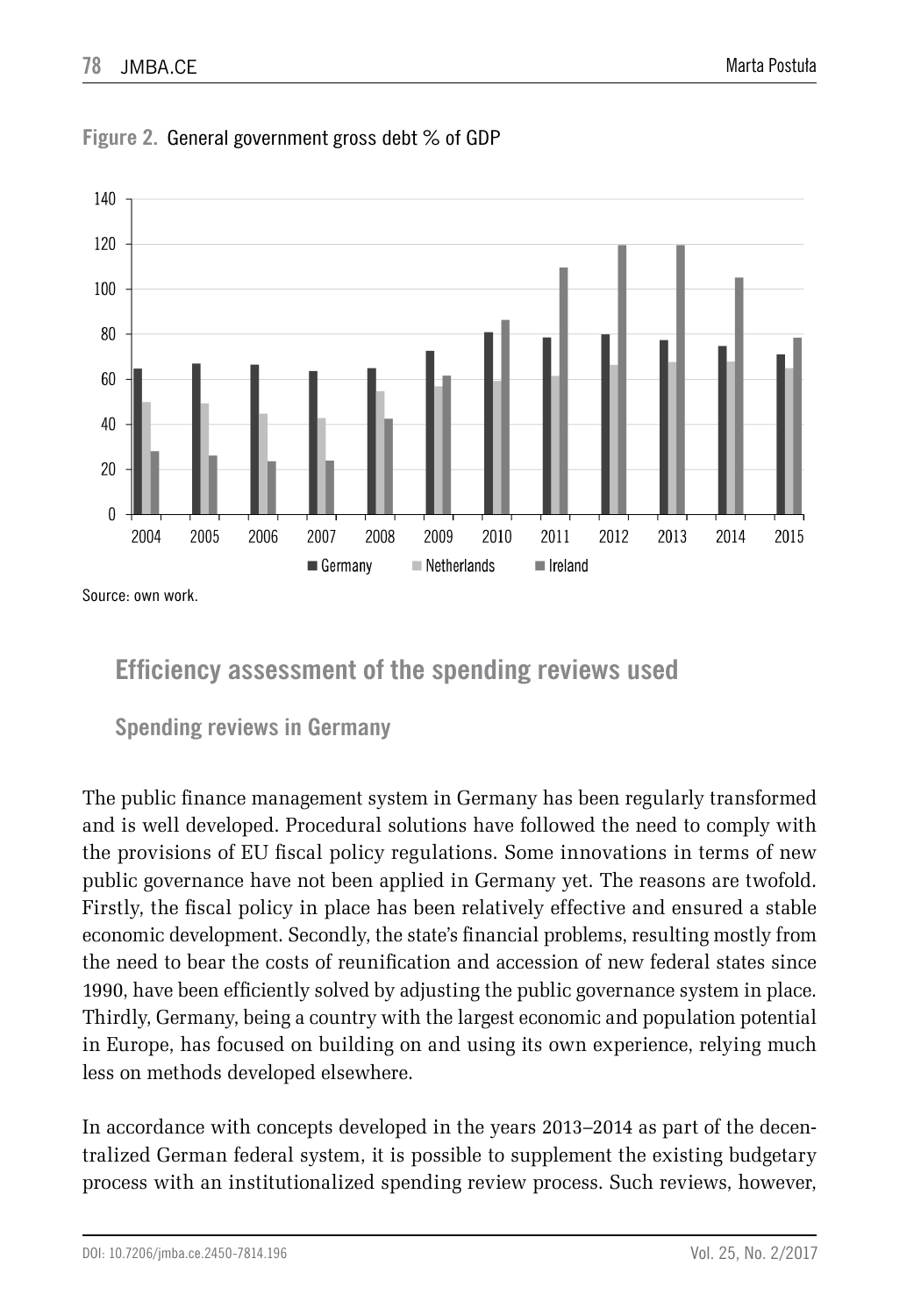would have to function both at the federation level and that of federal states. This is mentioned in the coalition agreement adopted by CDU/CSU and SPD in the end of 2013, which emphasizes the need for a continuous critical control of public spending at all levels of public governance (CSU, 2013, p. 62).

The implementation of the original German concept of a spending review requires further work, especially due to the limited use of efficiency information or, broadly speaking, task-based budgeting instruments and methods.

In the years 2006–2010, a special taskforce (in German: *Modernisierung des Haushalts- und Rechnungswesens –* MHR) developed a proposal for a new budget structure, introducing a task-based classification of public expenditure, i.e. one based on functional products and programmes and work progress indicators (OECD, 2014, p. 34). The proposal was rejected in the course of parliamentary debates. The main objections concerned the undesirable shift of attention in budgetary decisions from funds' allocation to task progress metrics and to reducing the number of expenditure items. This, according to the MPs, would lead to diminishing the Parliament's control over budget and public finance. In the years 2010–2013 the task force continued this activity. A new phase of work was devoted to issues such as: standardizing budgetary accounting principles, improving the transparency of budgetary classification, optimizing governance processes and the collaboration between ministries and the federal Ministry of Finance, as well as taking account of efficiency information in budgeting (Bundesministerium der Finanzen,2013).

The Law on budgeting reform (in German: *Haushaltsgrundsätzemodernisierungsgesetz*) of 2009 sanctioned the co-existence of different accounting systems: the classical and accrual-based, and of different budgetary spending classification systems: item-based (the existing one) and product-based.

To ensure homogeneity and the comparability of different budget systems' procedures and data at the federal and federal state level, a task force on governmental accounts' standardization (in German: *Gremium zur Standardisierung des staatlichen Rechnungswesens*) was established. The task force works on the federal and local standards of classical and accrual-based budgetary accounting, both for traditional and product-based budgets. During the annual meetings of the task force, the wording of standards can be revised. In 2011, it adopted product-based budgeting standards – integrated product framework (in German: *Integrierte Produktrahmen –* IPR). According to IPR, a product-based budget classification involves three levels: first functional (ten functions), then the task level and finally the product level. These standards are the basis of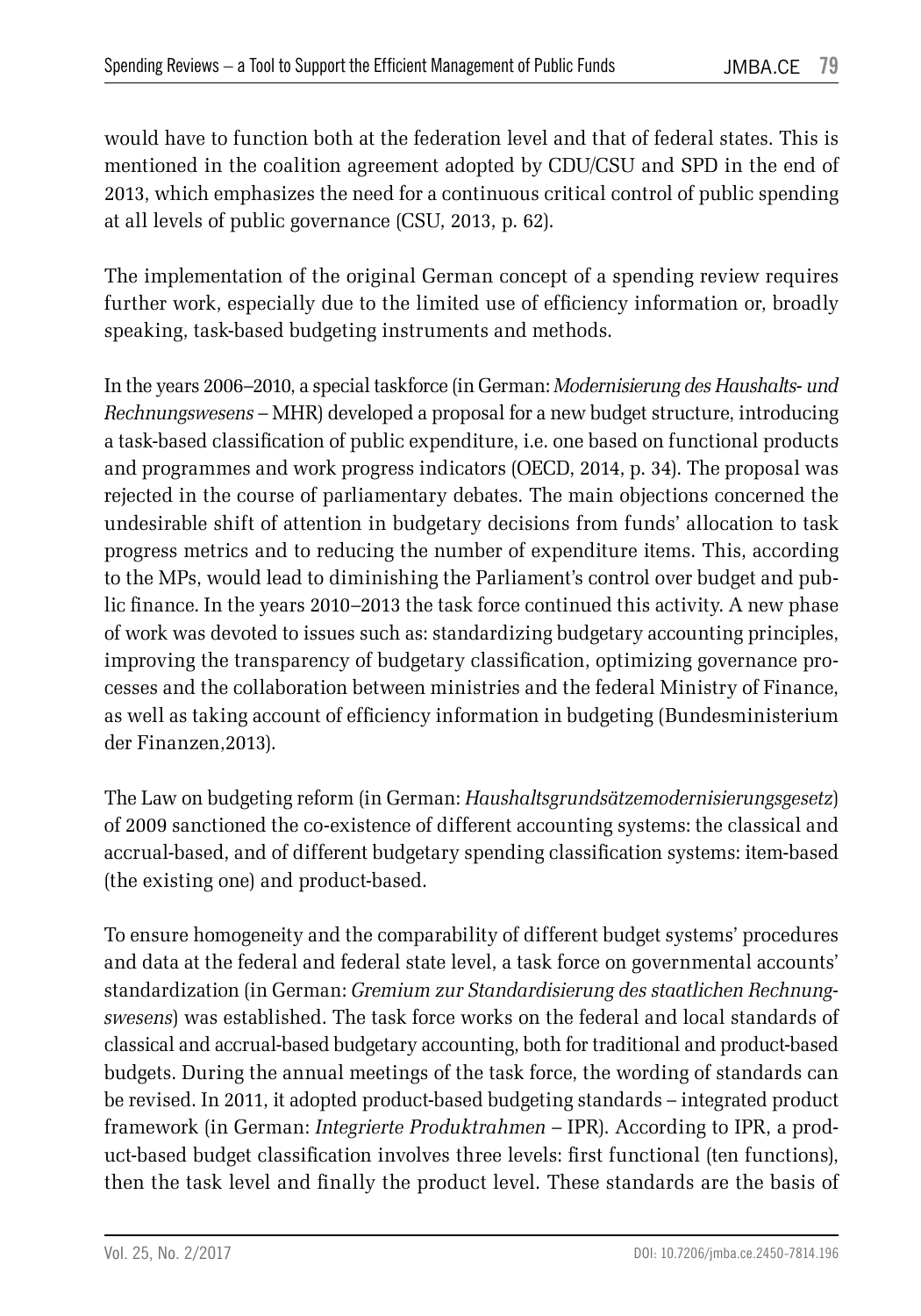legislative solutions to be adopted at the federal and federal state level. The widespread use of the new standards in budgetary accounting, including the task-based classification, may, in future, be a good basis for conducting spending reviews. It will be possible to use reviews related to a specific expenditure group or a given administrative entity, following the introduction of new standards in a given spending area.

#### **Spending reviews in the Netherlands**

The Netherlands has the longest experience of all European Union countries in using spending reviews. The system for public policy evaluation in this country includes: *ex ante* and *ex post* evaluation processes and a separate component oriented to reforms and savings, involving spending reviews and specialized analyses of selected expenditure.

In the 1970s, the foundations of the task-based budget were laid in the Netherlands. The multi-annual expenditure planning, dating back to that period, is in place to date. The shift from the classical budget system to the programme-based system was not successful due to the administration's dislike for an overly theoretical approach. Targets were formulated on a top-down basis and, unfortunately, inconsistently with the existing organizational structure. It should, however, be pointed out that the abandoning of the programme-based approach was coupled, in 1981, with the introduction of spending reviews, which contain efficiency information and proposals for alternative uses of public funds. In the 1990s, the competences of the Court of Audit (in Dutch: *Algemene Rekenkamer*) were extended to include auditing the efficiency of public expenditure. All ministries were obliged to conduct, once every five years, an evaluation of respective policy areas. In 2004, a regulation on efficiency information was introduced, pursuant to which efficiency targets and indicators can be developed for the strategies and operational programmes being implemented. This regulation contained indicator selection criteria (validity, reliability and usability). However, the practical use of those criteria remains problematic. Identifying the relationships between the amount of public expenditure and the outcomes achieved, especially quantifying them, is most often ambiguous. However, collecting data on public intervention efficiency in an orderly manner improves the ability to evaluate public entities' activities based on budget execution reports. The discrepancy between the ease of evaluating financial results and that of evaluating quality results is quoted as the reason for shifting the efficiency information from the budget to spending reviews (Debets, 2007, p. 6).

Spending reviews are conducted yearly in the Netherlands. Only two of them were referred to as comprehensive: the first one from 1981, which involved 30 basic expendi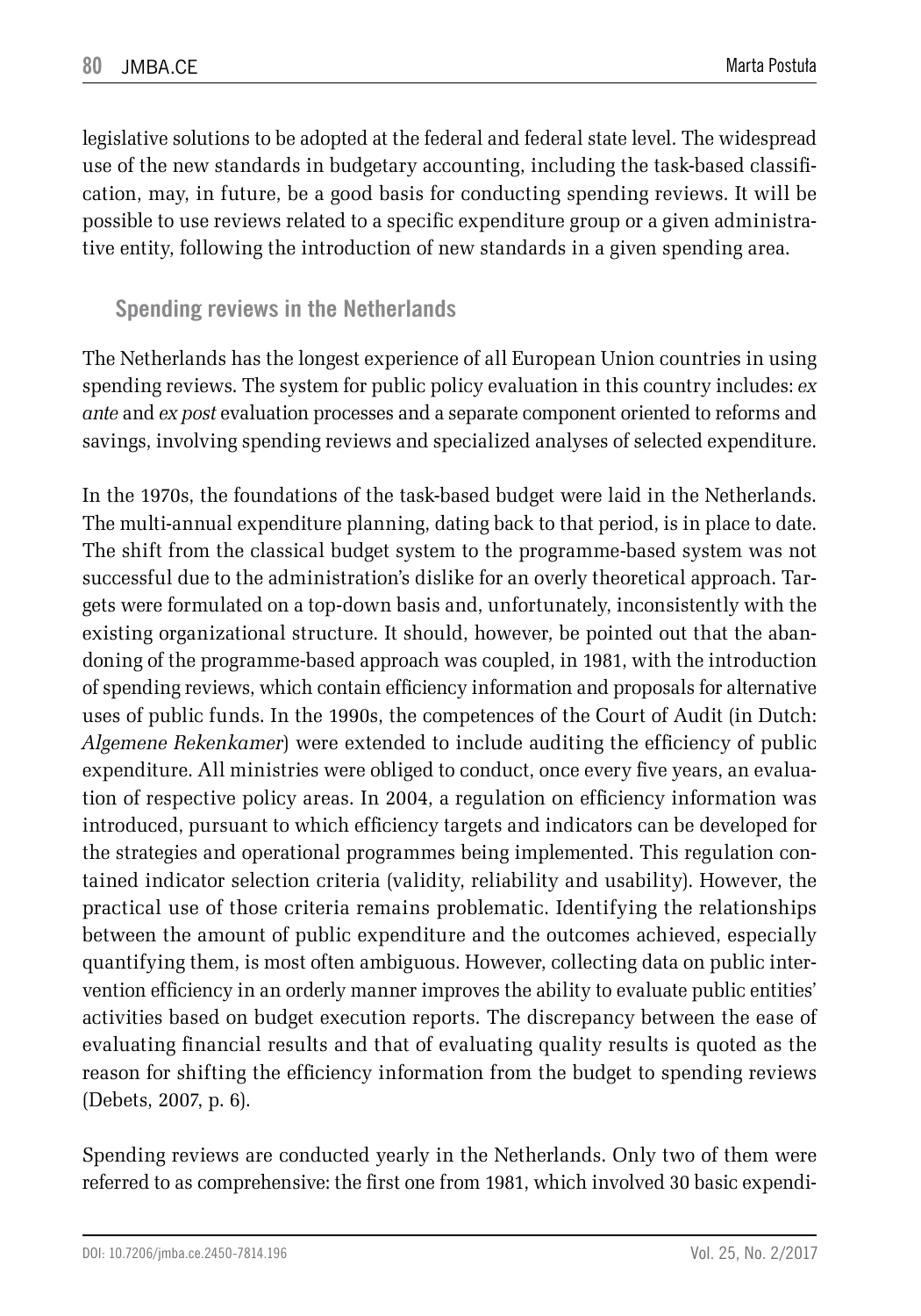ture groups and the review following the world financial crisis, conducted in 2009 (20 expenditure groups). In the following years, except for 2007 and 2010, the reviews conducted were limited to selected public expenditure groups, ranging from two to eighteen. In the years 1981–1994, the reviews were oriented to spending cuts. From 1995, the declared objective has been to improve the efficiency and effectiveness of public interventions.

Review procedures are coordinated by the Dutch Ministry of Finance. The review is conducted by independent, apolitical task forces composed of senior civil servants and independent experts. The work of the working group is managed by civil servants, who are not limited by responsibility for current policy in the area under review. The contents of the spending review include: discussion of the context, diagnosis of the situation, scope of analysis and a proposal of alternative solutions compared to the baseline situation. Its outcomes should be savings, limiting expenditure or the scale of its increase, improved effectiveness and efficiency. Moreover, the composition of the working group and the deadline for completing the work must be proposed. Once prepared, the report is handed over to the relevant public finance unit which deals with relevant expenditure. The entity prepares its own opinion. The report and the opinion are presented to the Parliament and then published. At the following stage, the report is examined by the inter-departmental Spending Review Committee headed by the director general for budget, and composed of representatives of the ministries of finance, internal affairs, social affairs and employment, economy, health, education, and of the chancellery of the Prime Minister. The committee decides about review procedures, ensures adequate quality of the work undertaken, settles any disputes within the working group, sends review-based proposals for the government's decision. Final spending decisions are made by the government in collaboration with the Parliament.

The review mechanism in the Netherlands helps respect the politicians and state officials' role and responsibility in the budgeting process. Officials, making use of independent experts' opinion, prepare alternative options, politicians make decisions, and the process as a whole is transparent.

The comprehensive review initiated in 2009 did not end as usual, with the government giving its opinion on the proposals and using them in the next draft budget. Due to the early parliamentary election in 2010, the government did not have enough time to present its opinion. The published working group reports provided material for political parties that were preparing their electoral proposals. Then, they were evaluated by the Netherlands Bureau for Economic Analysis (in Dutch: *Centraal Planbureau* – CPB) after the elections and used in the work on the coalition agreement,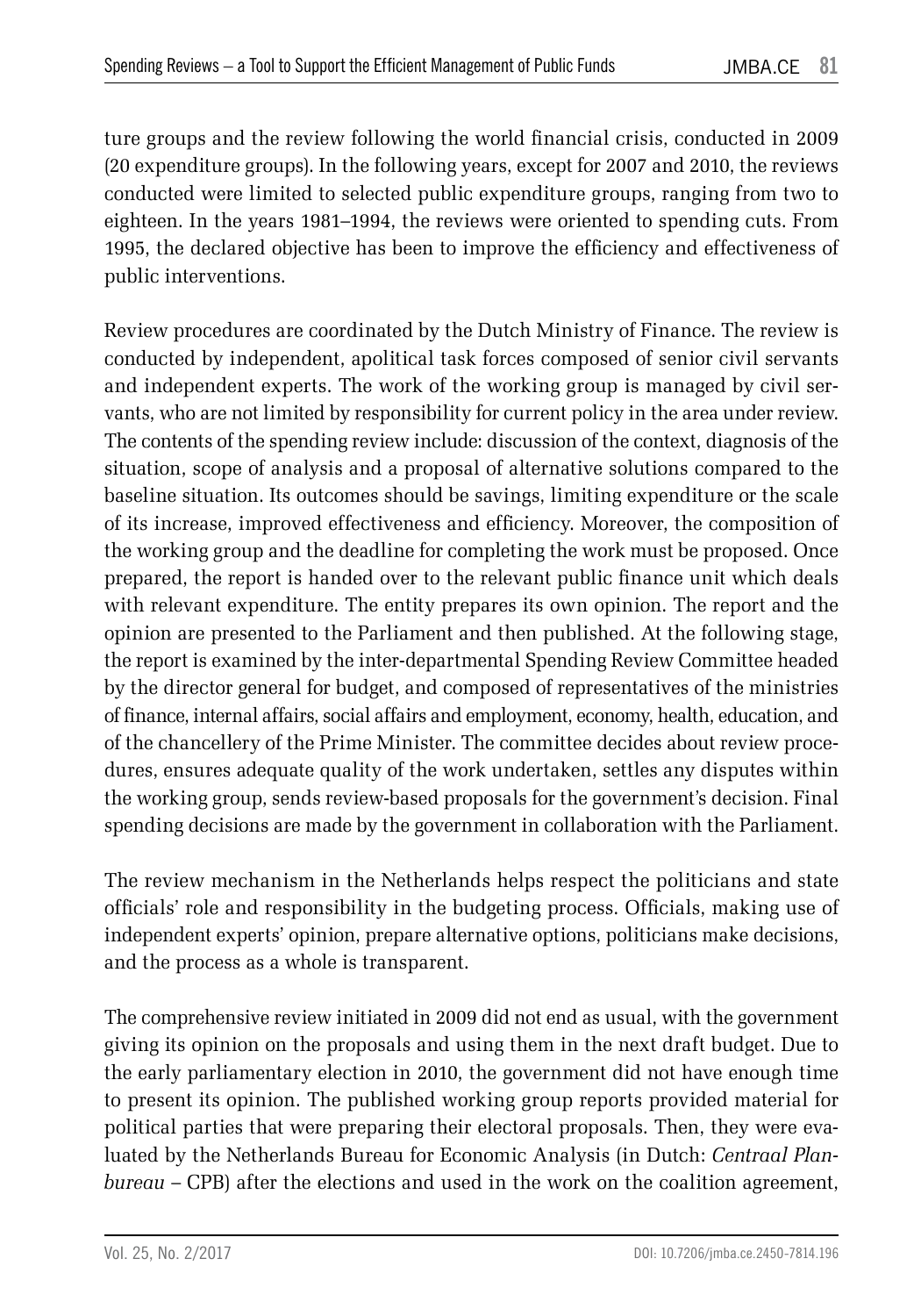related, among other things, to multi-year spending programmes and further budgetary projects.



**Figure 3.** Assessment system in the Netherlands

Source: Ho*w to organise successful spending reviews? Netherlands experience*, Warsaw, June 17–18, 2014, Poland.

Figure 3 presents the functional classification and hierarchy structure of respective elements and groups of methods being part of the overall review and assessment process. It starts from *ex ante* evaluation, which, according to the intervention logic of the governance tools described, is the first, starting and necessary element of the analytical process. It serves as the most fundamental financial and economic analysis, intended to provide data for more complex *ex post* analyses as well as for strategic studies (i.e. assessment categories presented, respectively, in the second to last and last column of Figure 2). At this assessment level what is distinguished as the adequate method for the so called economic evaluation is Costs and Benefits Analysis (CBA), one that is the most direct for executive processes, and Cost Effectiveness Analysis (CEA).

The greatest advantage of CBA in this case is that it relates costs to benefits, on an *ex ante* basis and in many aspects, including direct benefits and long-term effects, addressing the needs of all entities on which a given public intervention/programme aims to have an impact; at the same time, considering the evaluation profile of the analyses discussed here, efforts are made to ensure they are as comprehensive as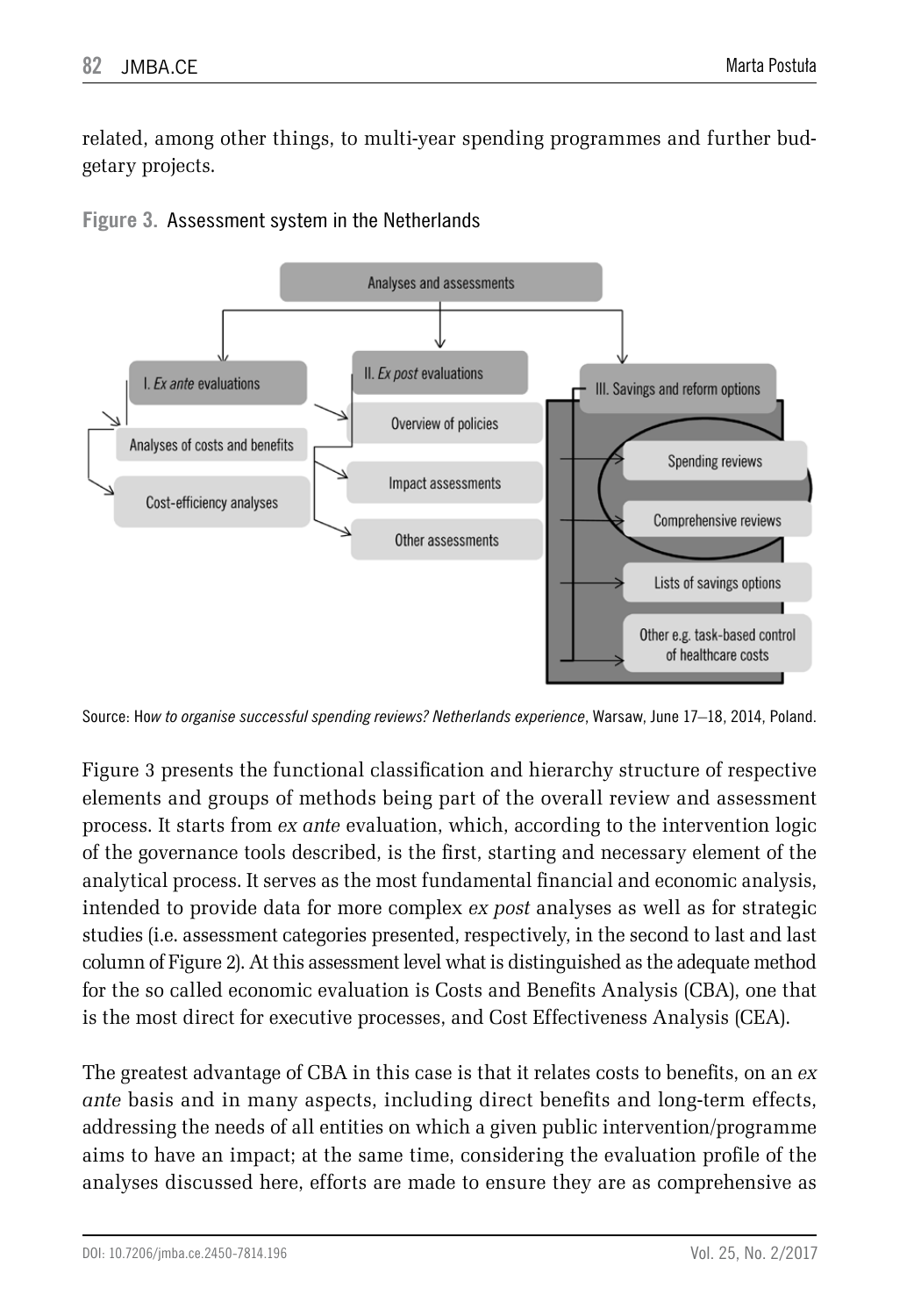possible, which helps achieve the intended research goals and is useful for ensuring the usability of their results for governance measures in the public sector. On the other hand, Cost Effectiveness Analysis (often conducted with the support of DEA, Data Envelopment Analysis) helps search for the exemplary efficiency models by analysing alternative solutions in the context of many diverse and specially selected factors (e.g. environmental variables). The first of the aforementioned assessment elements is a starting point, which provides the overall evaluation system with a database for performing *ex post* evaluations, which are more complex and horizontally wider (these are presented in the middle column of the diagram) and represent the second assessment category in the system.

At the same time, the role of *ex post* analyses and assessments is to ensure accountability and summary, but also to ensure conclusive references to the execution/governance process, to allow conclusions and practical recommendations for the efficient continuation and projection of respective public policies, which, in turn, are ultimately intended to provide informational support for the spending review process. The results of *ex post* assessments and analyses are built and obtained in this case based on information from in-depth cross-sectoral analyses of selected public policies, as well as on the impact assessment of given public interventions and on other types of assessments, which examine, on an *ex post* basis the efficiency and effectiveness of public administration functioning (e.g. in the area of informatisation).

The entire system is complemented by the most important and, at the same time, the most advanced component of the efficiency information management and use processes, namely by the analysis and assessment segment. This segment incorporates reviews of functional budgetary spending (these are presented in the last column of the diagram), so called limited reviews, mostly aimed to generate savings, as well as less methodologically advanced methods serving a similar purpose, for example the so called lists of cost-saving options. Such methods engage the analytical potential and public policy evaluation tools much less than spending reviews. The most important element of the last, top level part is the comprehensive, so called strategic spending reviews.

The last component of the efficiency analysis and assessment system is the highly specialized tool of task-based control, used for the purposes of planning and managing the healthcare system, which must be isolated from the overall assessment system due to the need to make an extensive use of a highly autonomous, strictly customised, specialized analysis methodology, to assess and compare efficiency in this public service sector. Customised, dedicated systems for assessing healthcare funding are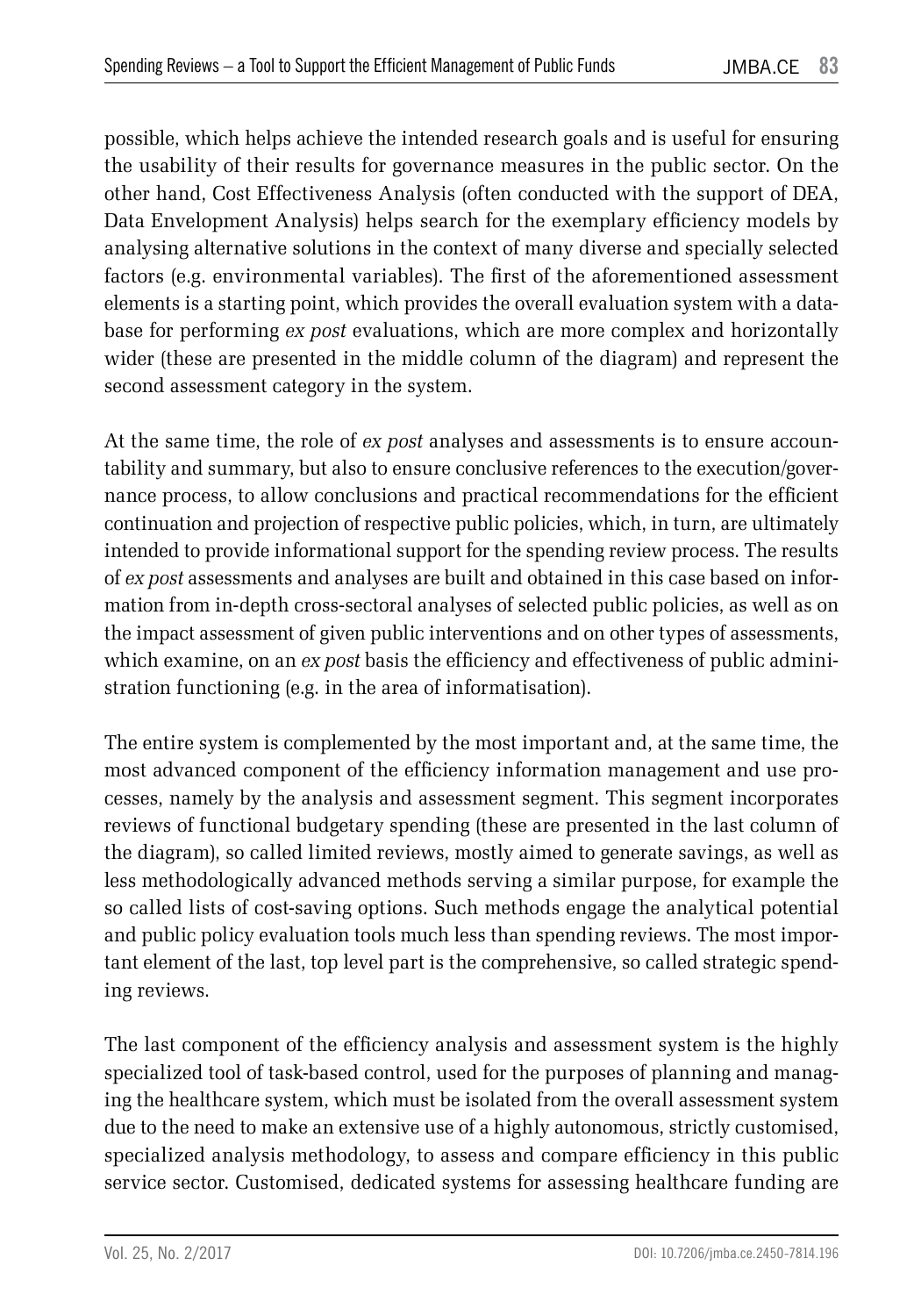also used in other countries, e.g. the United Kingdom and Australia. This last and, at the same time, the most important system element (especially the one featured in the last column of the diagram) is an expression of the latest trends to expand the evaluation process in the area of public sector finance management. As systemized in selected OECD expert approaches, this is an *ex ante* evaluation category, which shows that the analysis and assessment cycle is complete in functional terms so that the partial data (first component) created during on-going analyses of partial assessments represent an input for *ex post* evaluation*,* which, in turn, generates recommendations and conclusions, which are the basis for operationalizing the *ex ante* evaluation, i.e. spending reviews. The Dutch model includes all those elements (full cycle), and, at the same time, a functional and strategic spending review (e.g. the last one), which, in evolutionary terms, is the most advanced analytical mechanism, linked to previous assessment stages. This therefore means that the Netherlands is very advanced when it comes to the development of cutting edge public finance management methods, also in long-term perspective, which makes the country one of the international leaders in this area.

A comprehensive spending review of 2009 was the basis for budgetary work and for cutting the expenditure in 2010. For each of the 20 expenditure groups in the review, at least one concept leading to savings was indicated, with the total saving amounting to 20% of the expenditure. To ensure an unimpeded development of all possible savings alternatives, the government set no pre-defined limits to the experts. In all possible cases, the potential economic and social consequences of the changes taking place were estimated and presented. The spending review included 20 policy areas: 1. Energy and climate change; 2. Environment; 3. Transport and water management; 4. Housing; 5. Children's programmes; 6. Education efficiency; 7. Higher education; 8. Research and development; 9. Income support and employment programmes for low-skilled individuals; 10. Unemployment benefits; 11. Medical services; 12. Long-term healthcare programmes; 13. Official development assistance; 14. Immigration, integration and asylum; 15. Public security and terrorism; 16. Tax administration; 17. Social assistance administration; 18. Public administration; 19. Operational management in public sector institutions; 20. International security.

Each of the 20 working groups was headed by a current or former senior official, previously employed in an area different to the one being audited. The purpose of such a solution was to elicit creative, out-of-the-box thinking. The operational consistency between working groups was ensured by representatives of the Ministry of General Affairs (administration) and of the Ministry of Finance. The sessions were additionally attended by external experts invited to them. A comprehensive review of 2009 was supervised by the Prime Minister and two Deputy Prime Ministers, ensuring access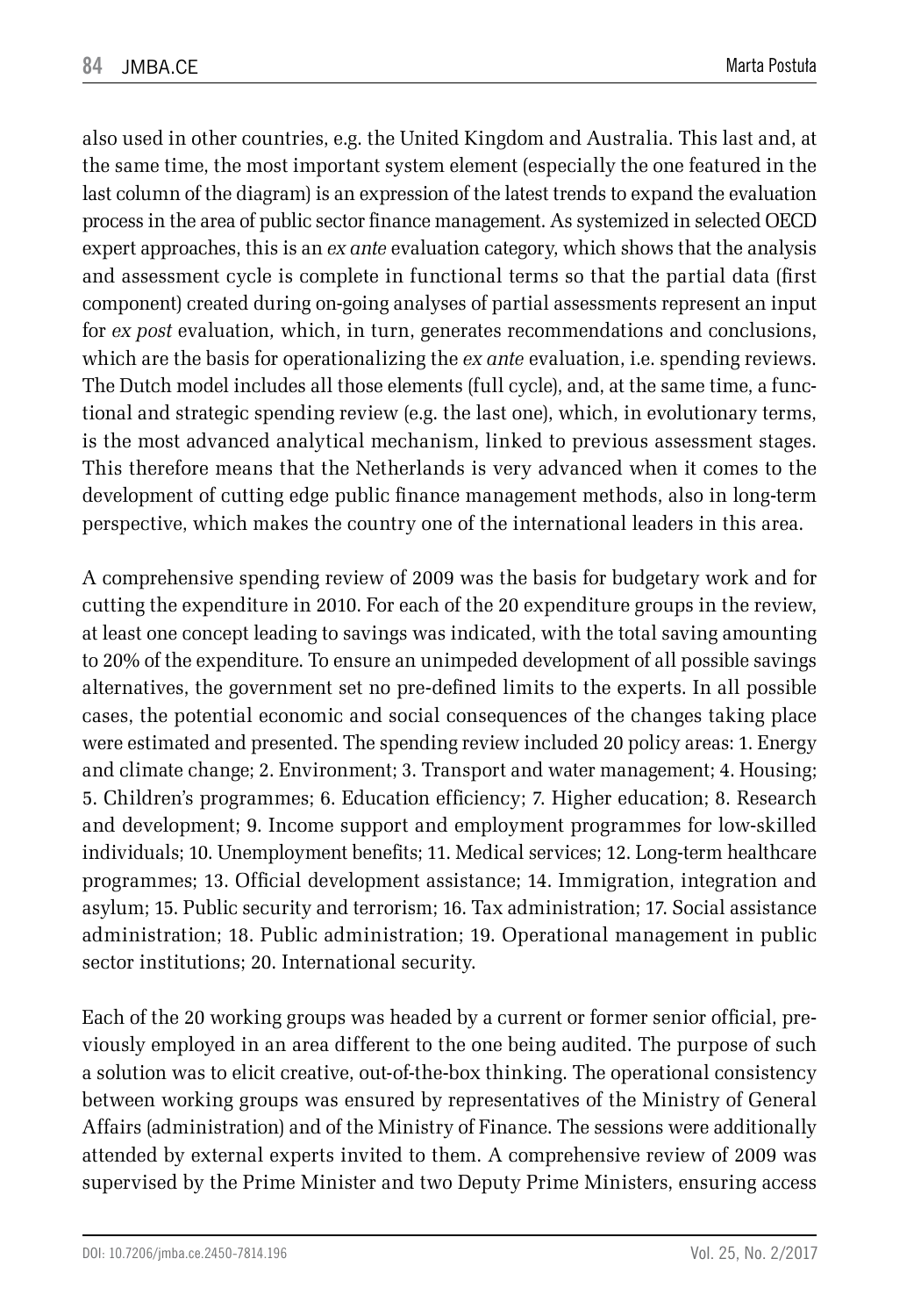to all information and analyses. Alternative internally consistent cost-savings scenarios were developed for 20 policy areas, whose common denominator was 20% expenditure savings. The following were identified for each scenario version: financial consequences for the years 2011–2015 and in 2020, concise characteristics of the measures, basic social consequences and the policy for making changes. Scenarios should be useful for the entire political spectrum as they made use of various approaches and solutions.

#### **Spending reviews in Ireland**

Ireland has a much shorter experience in using spending reviews than the Netherlands. In the extremely difficult fiscal situation, resulting from stabilizing the financial sector from public funds and from the extraordinary size of the deficit that increased the level of public debt several times, in 2008 an effort was made in Ireland to carry out a comprehensive spending review. Thiswas conducted by a special group of independent external experts (Special Group on Public Service Numbers & Expenditure Programmes), which had organizational support from the Ministry of Finance. The review was conducted on a bottom-up basis, as each entity making any expenditure was obliged to prepare proposed changes/savings along with an analysis of their impact on the execution of tasks. Separate proposals were prepared by the Ministry of Finance. Based on these proposals, the expert panel developed its own scenarios for alternative expenditure. The solutions selected by the government were taken into account in the budget for 2010. From 2011 onwards, a comprehensive spending review, coordinated by the Department of Public Expenditure and Reform, has been conducted as part of the budget procedure. Subsequent stages of the spending review took place in 2011 and 2013, or bi-annually. The proposed changes contributed to the budget set for the following years. The contents of spending reviews in Ireland include: quantified targets, comprehensive scope (not limited to selected areas), procedures, review criteria related to efficiency and effectiveness (using Value for Money tests), reasoning for the proposed changes and the composition of the steering committee. Reviews are conducted by civil servants.

The indicated principal objective of the 2011 spending review was to spend smaller financial resources in the most efficient way. Specific targets involved: spending re-allocation to enable the achievement of governmental priorities, achieving a general level of expenditure compliant with the fiscal consolidation target and limiting staffing in the public sector. It also included implementing innovative ways for the reformed public sector to execute public tasks.

The first overall /comprehensive/general spending overview (Comprehensive Review of Expenditure – CRE) in Ireland was conducted in 2011 (and the next one was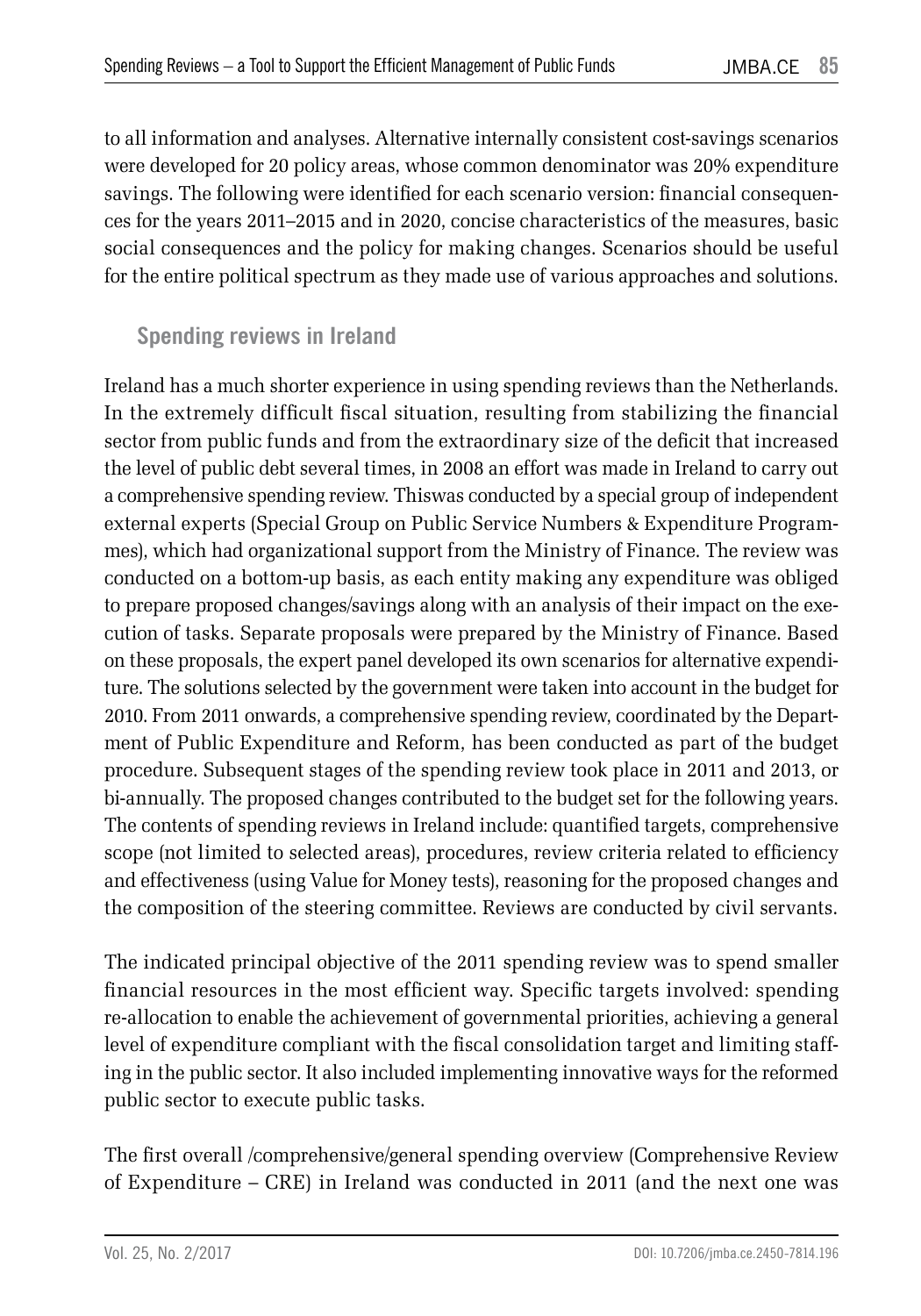announced in December the same year, in connection with the 2012 budget preparation) under the name Comprehensive Review of Expenditure 2012–2014 (NN, 2015, p. 25). All ministries were involved in the process of preparing this paper, providing relevant contributions within their respective areas of competence (also for agencies supervised by them) in the form of separate chapters of the document. Those chapters identified the possible savings for the programmes being executed, and provided an estimated scale of the potential expenditure reduction which may result from executing pro-efficiency initiatives or other reforms. Scenarios were also presented for changes consisting in organizational reductions in agencies, e.g. by merging these institutions or limiting the staffing. The main targets of the Irish spending review process were to provide the council of minister with an overall/comprehensive package of findings (options) in support of decisions oriented to achieving the fiscal consolidation targets, and to evaluate public programmes and allocations assigned for them, in order to ensure they are better aligned with the government's priorities, also with the reform paths adopted.

The main target of the next review is to update multi-year expenditure projections for the coming three budget years in the period 2015–2017. In addition, a separate review of investment expenditure has been prepared, in the context of programming the future investment priorities and updating mid-term allocations to investment projects for the next five budget years.

It was concluded that as part of preparing the second CRE, each minister and department will analyse and propose measures that contribute to achieving the overall targets of the government's spending policy set for the coming three years. The material obtained will be aggregated into a final report accompanying the 2015 budget by the entity coordinating the review process and responsible for preparing the final report – Department of Public Expenditure and Reform (NN, 2015, p. 2–12).

The CRE preparation process involves public consultation, during which citizens and representative organisations are encouraged to submit their proposals that could help achieve further budgetary savings, at the same time ensuring better and more efficient planning of the provisions of public services. The starting point for preparing such a debate and, then, the substantive basis for holding it will be a prior verification and analysis of the current efficiency levels developed as part of the task-based budget, which is positioned here at the level corresponding to the operating level (Polish equivalents: tasks, subtasks, measures). An example is thedocument entitled *Revised Estimates for Public Services* – REV(NN, 2014).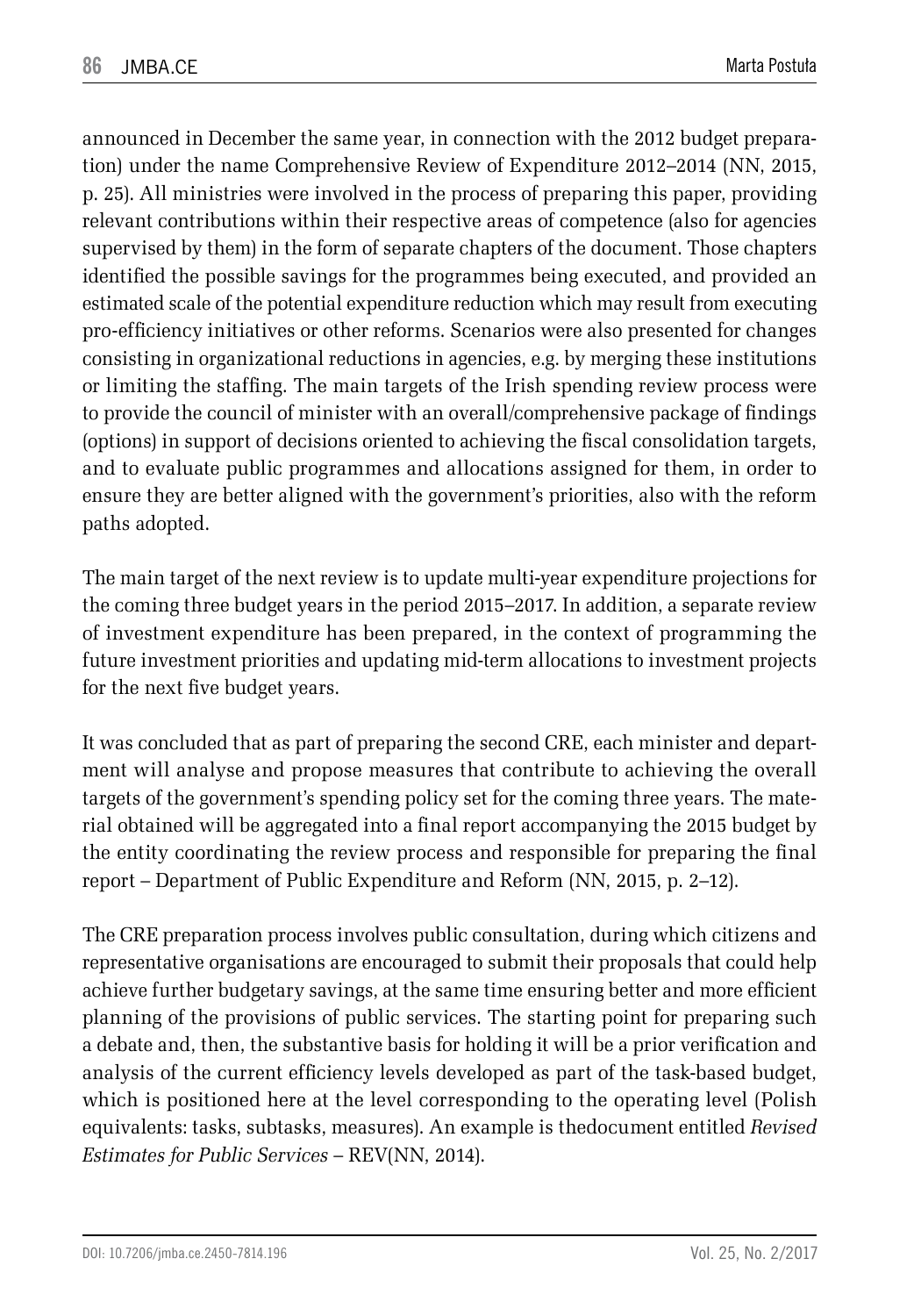REV establishes key financial and efficiency information on expenditure, first grouped by functions on a consolidated basis (also on a multi-year basis), and then according to the subject-programme structure, i.e. at the same time by respective departments and programmes executed by them. This therefore provides a complete set of data necessary for the decision-makers (government, Parliament) in public finance management processes, and also for those in need of synthetic and transparent information to assess respective government policies. A crucial role in the process of compiling information on the efficiency of public tasks executed for the purposes of CRE is played by a unit within the Department of Public Expenditure and Reform – Central Expenditure Evaluation Unit, which ensures evaluation for cross-departmental issues (e.g. labour activation, support for entrepreneurship, funding for science and education). Such a solution is a necessary addition to the task-based budgeting system (which does not have itself a benefit of function-based presentation) while meeting the demands for the widest possible use of evaluation tools and methods in spending review processes.

The efficiency information in REV is organized as follows. First, REV presents an overall allocation intended to finance the execution of all public tasks delivered by a given public institution (ministry department, or office), and the high level goal of its functioning. Then it presents financials and the corresponding information on the size of human resources employed to execute a given programme (amount of expenditure for respective areas is broken into administrative costs – both payroll and non-payroll – as well as direct costs of programme implementation). This is a very novel approach – it allows for assessing the scale of staff employed in the execution of given programmes and the average level of amount compared to the efficiency outcomes achieved. This has both a streamlining and incentivising effect.

The next element of presentation is the Key Indicators, which, as a rule, are at least partly quantified, and assigned according to subsequent Public Service Activities. These are tasks and jobs aimed at transforming financial expenditure into public services andthese activities are formulated as output targets. Data for the latter ones are published for the baseline year and for the year included in the planning (e.g. for REV data for years 2013–2014). Then a more detailed context of the aforementioned efficiency information is presented, resulting from evaluating and monitoring Context and Impact Indicators. These are only quantified data, including those, which, irrespective of their name, are also product-based indicators, and partly refer also to the values presented and planned in output targets. Data about context and impact indicators are presented in the form of reporting data for the past three years (i.e. accordingly: 2011, 2012 and the anticipated execution for 2013), which is why they overlap with the key results only for one year. Nevertheless,, they represent a rich information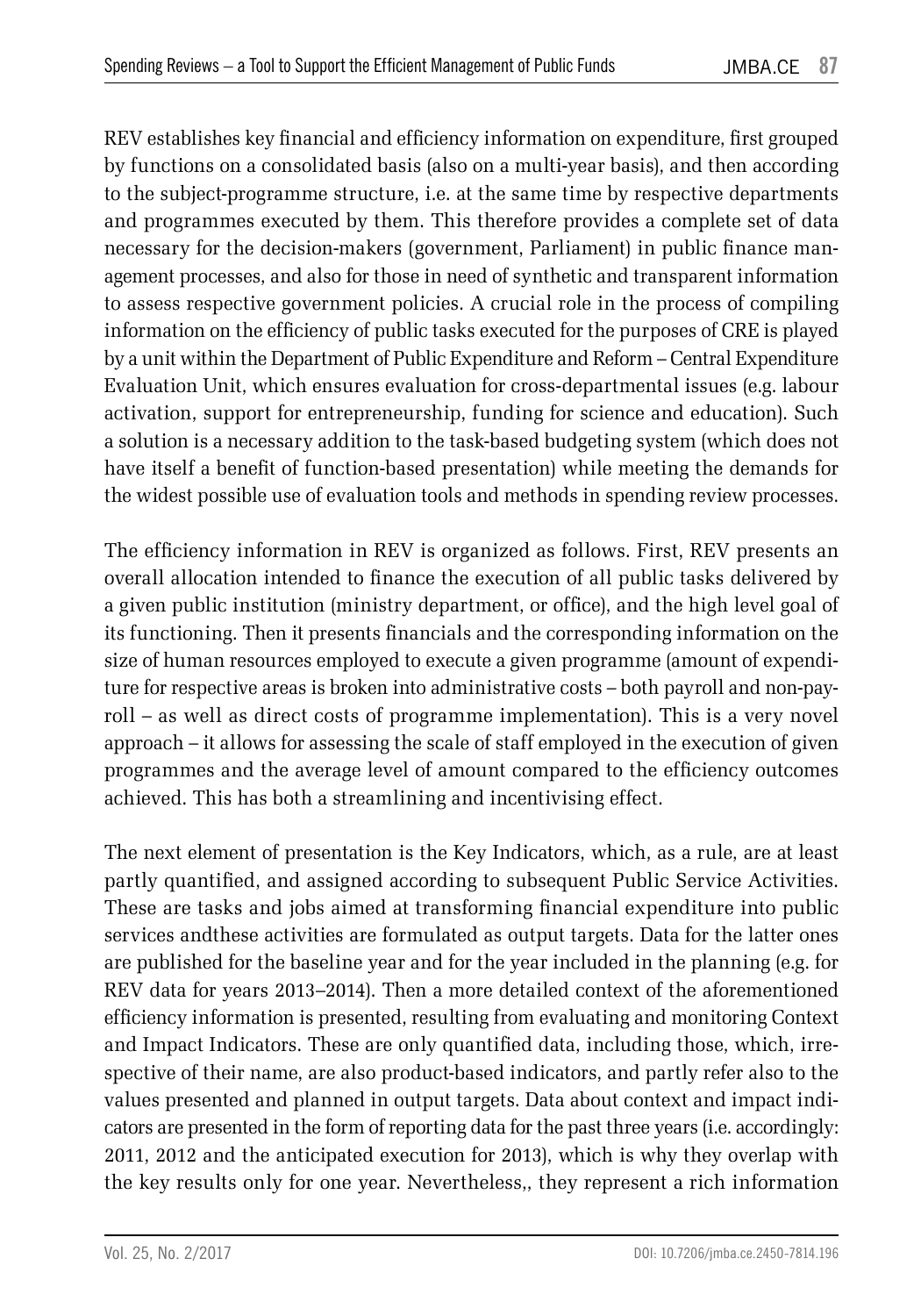resource for *ex ante* evaluation, which is the adequate and useful evaluation type for the spending review preparation process. It is worth pointing out that the specific nature of the state's respective areas of operations, and that of respective public institutions' operations strongly determine the way efficiency information is presented. There are areas where the number of indicators greatly exceeds the general average (ca. six quantifiable indicators per programme). This is the case of the health policy, for example. However, there are areas where only an aggregate amount assigned for the institution's operation is presented, without indicators or staffing and pay information (e.g. Ireland's *Secret Service*).

## **Conclusions of the analysis of spending review processes**

When aiming to implement modern methods of public funds management, one should ensure that the process of defining economic policy targets is carried out strictly in connection with the projected financials of its implementation. At the same time, the process should be divided into two strictly interconnected and aligned stages: that of mid-term planning and task-based planning, having solid operational foundations, which are in line with the directions, contents and size of finance set at strategic levels.

It seems that spending reviews (or comprehensive spending reviews) are the optimal tool, at the first of those levels that meets all the criteria discussed here. Those reviews have lately become the object of systematic and intense methodological research and outreach activities conducted particularly by the OECD Secretariat (OECD, 2011, p. 14).

The OECD itself, in its extensive 2011 report on the practices used in this respect in its member states,defines spending reviews as a specific type of mid-term *ex ante* evaluation consisting in using *ex post* evaluation results (or, among others, efficiency information resulting from indicators applied by task-based budgeting). These reviews are used for two purposes depending on the scope of their functionality: from the so called strategic spending prioritization (strategic spending reviews aimed to find fiscal space for high-priority programmes) to functional spending reviews aimed to identify the possible expenditure cuts in the budget process within the entire government subsector, and, ultimately: to reduce the budget deficit (in the latter case the evaluation analyses go into the details of how the economic programme tasks are planned) and indicate how those cuts are executed to ensure the budget efficiency. There are also spending reviews that are both strategic and functional, as exemplified by the Comprehensive Spending Review prepared in the United Kingdom (HM Treasury, 2010, p. 24).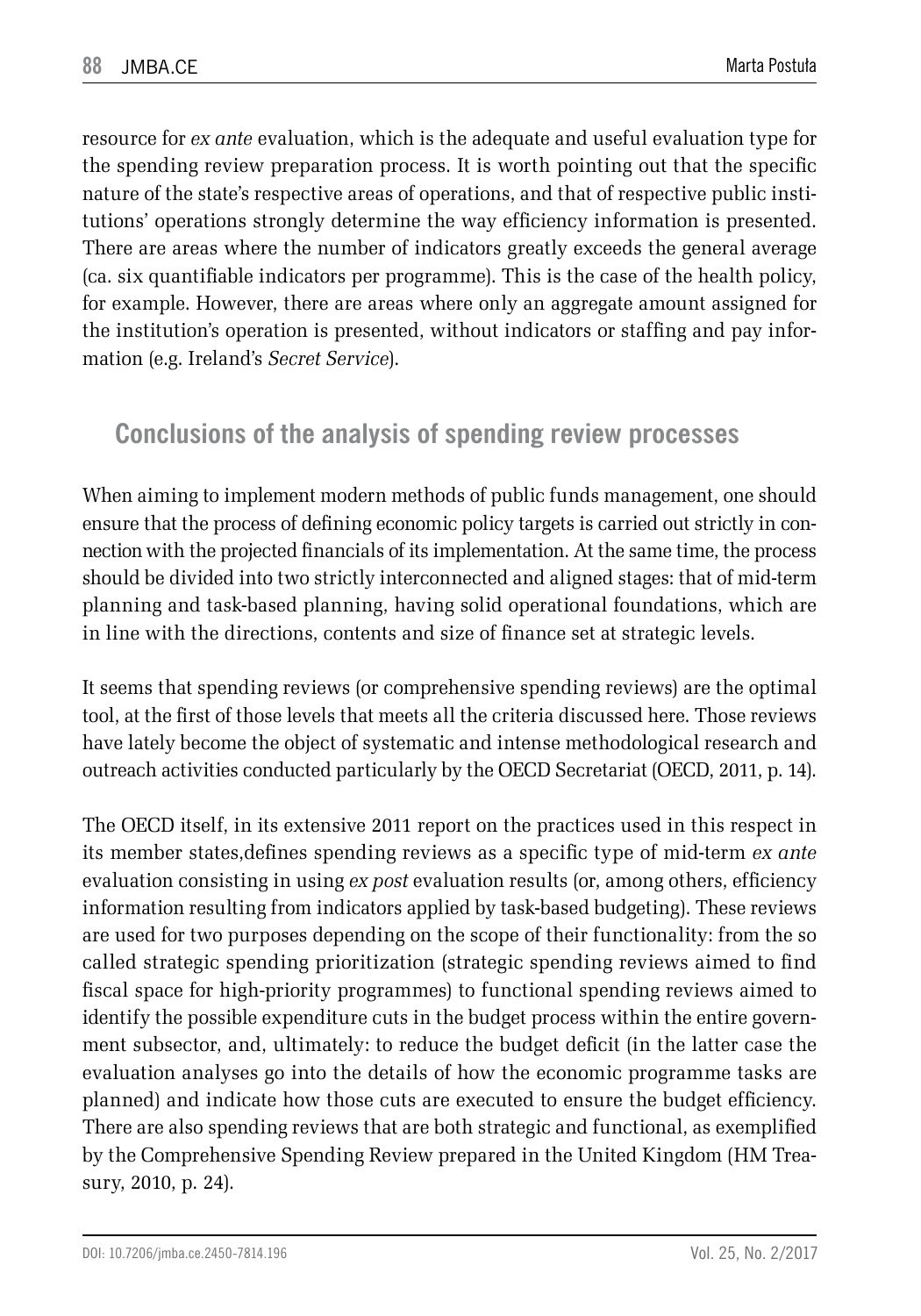Moreover, in line with the OECD methodology, spending reviews have the following characteristic that set them apart from other types of *ex ante* evaluation in the public sector (OECD, 2011):

- Spending reviews examine not only the efficiency or effectiveness of a public intervention with reference to the current allocation levels (i.e. funds earmarked to implement it), but they also analyse any consequences of alternative ways to fund tasks, and their potential impact on planning the size of results and products of those respective tasks (*ex ante* evaluation instruments are useful here, especially the formulation of the so called evaluation questions); such functionality is especially useful in efforts to improve the so called allocative efficiency – aimed to improve social satisfaction by properly changing the destination of expenditure and, consequently, changing the structure of supply of respective public goods (Marczewski, 2013, p. 135). Since it is a type of *ex ante* evaluation, other research/analysis criteria include significance (the degree to which tasks are important in relation to the problems and needs they serve to solve or satisfy) and coherence (the degree to which the logic of the task is internally coherent/ the task is coherent (not conflicting) with other tasks of a similar nature/ area) (Office for Official Publications of the European Communities, 2004, p. 39);
- Findings relate to long-term expenditure programming; so these reviews are often conducted periodically and relate to a specific period (e.g. once every four years, though they can be updated; two different types of such documents, having a different function, may exist as part of this system);
- Responsibility for conducting the spending review procedure rests both with the Ministry of Finance and with the Chancellery/office of the President of the Council of Ministers (these are almost always the leading entities, which is a sign of stricter fiscal discipline, so called *top down* budgeting)<sup>35</sup>, while obtaining substantive support from the "*bottom*" – from departments/agencies which prepare initial spending reviews, serving as the preparatory material for the overall review;
- The results of spending reviews should be consistently taken into account when planning annual budgets (because the results of such reviews contribute significant savings – e.g. Ireland 7.8 billion  $\epsilon$ , Kingdom of the Netherlands 36 billion  $\epsilon$ ) (Robinson, 2013, p. 148);
- Special advisory committees/bodies play a major role in those evaluations.

Spending reviews are not only associated with effectiveness and efficiency, but also with decision-making and responsibility.